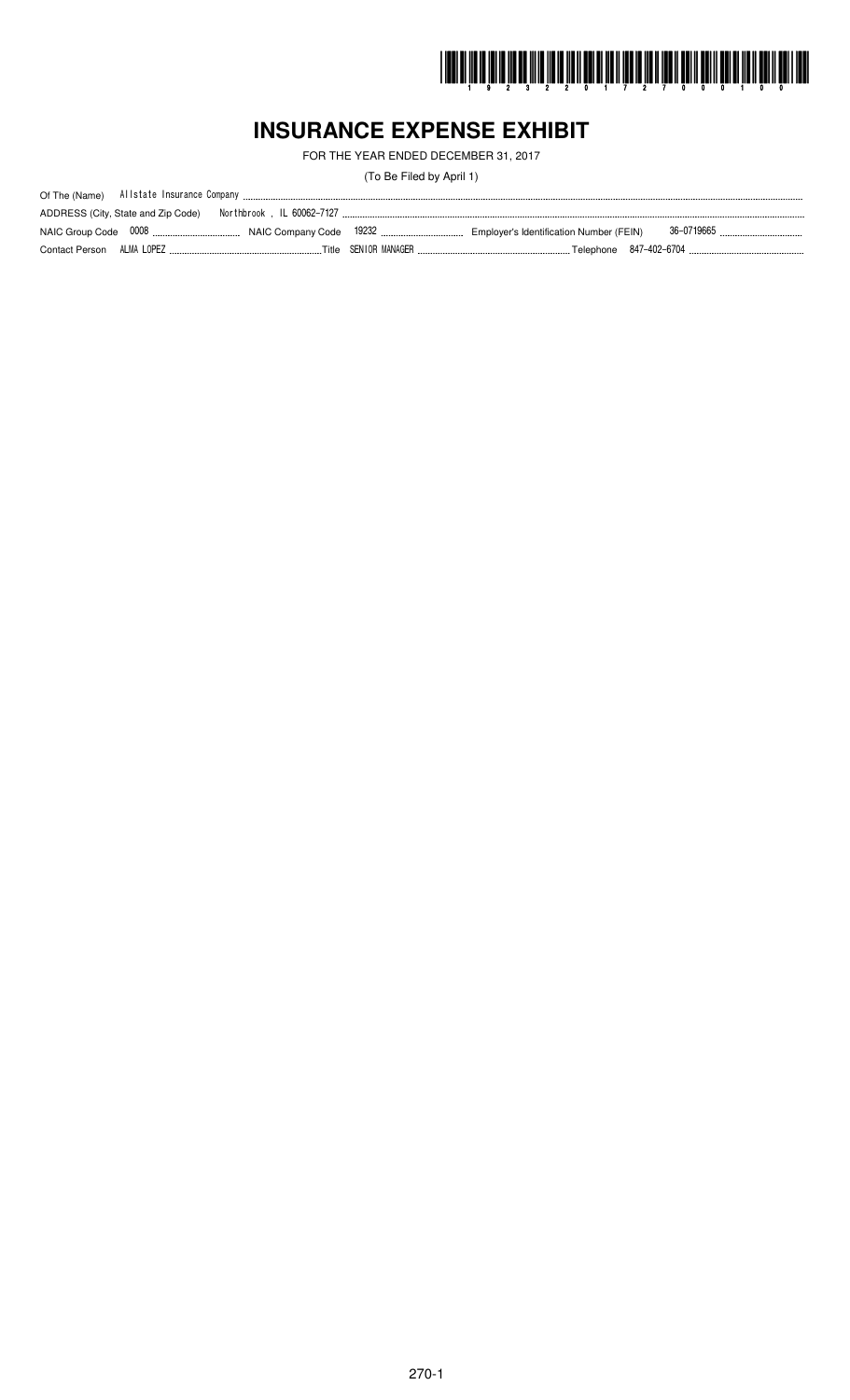# **INTERROGATORIES**

| 1.  | Change in reserve for deferred maternity and other similar benefits are reflected in:                                                       |                  |
|-----|---------------------------------------------------------------------------------------------------------------------------------------------|------------------|
|     |                                                                                                                                             |                  |
|     |                                                                                                                                             |                  |
|     |                                                                                                                                             | [X]              |
| 2.  | Indicate amounts received from securities subject to proration for federal tax purposes. Report amounts in whole dollars only:              |                  |
|     |                                                                                                                                             |                  |
|     |                                                                                                                                             |                  |
|     |                                                                                                                                             |                  |
|     |                                                                                                                                             |                  |
|     |                                                                                                                                             |                  |
| 3.  | Indicate amounts shown in the Annual Statement for the following items. Report amounts in whole dollars only:                               |                  |
|     |                                                                                                                                             |                  |
|     |                                                                                                                                             |                  |
| 4.1 | The information provided in the Insurance Expense Exhibit will be used by many persons to estimate the allocation of expenses and profit to | Yes [ ] No [ X ] |
| 4.2 |                                                                                                                                             |                  |
|     | Statement may be attached.                                                                                                                  |                  |
| 4.3 | If yes, explain:                                                                                                                            |                  |

The Miscellaneous taxes unassigned reflected on Part II and III are tax expenses that were incurred in states and provinces where Allstate Insurance Company is licensed but does not write any business.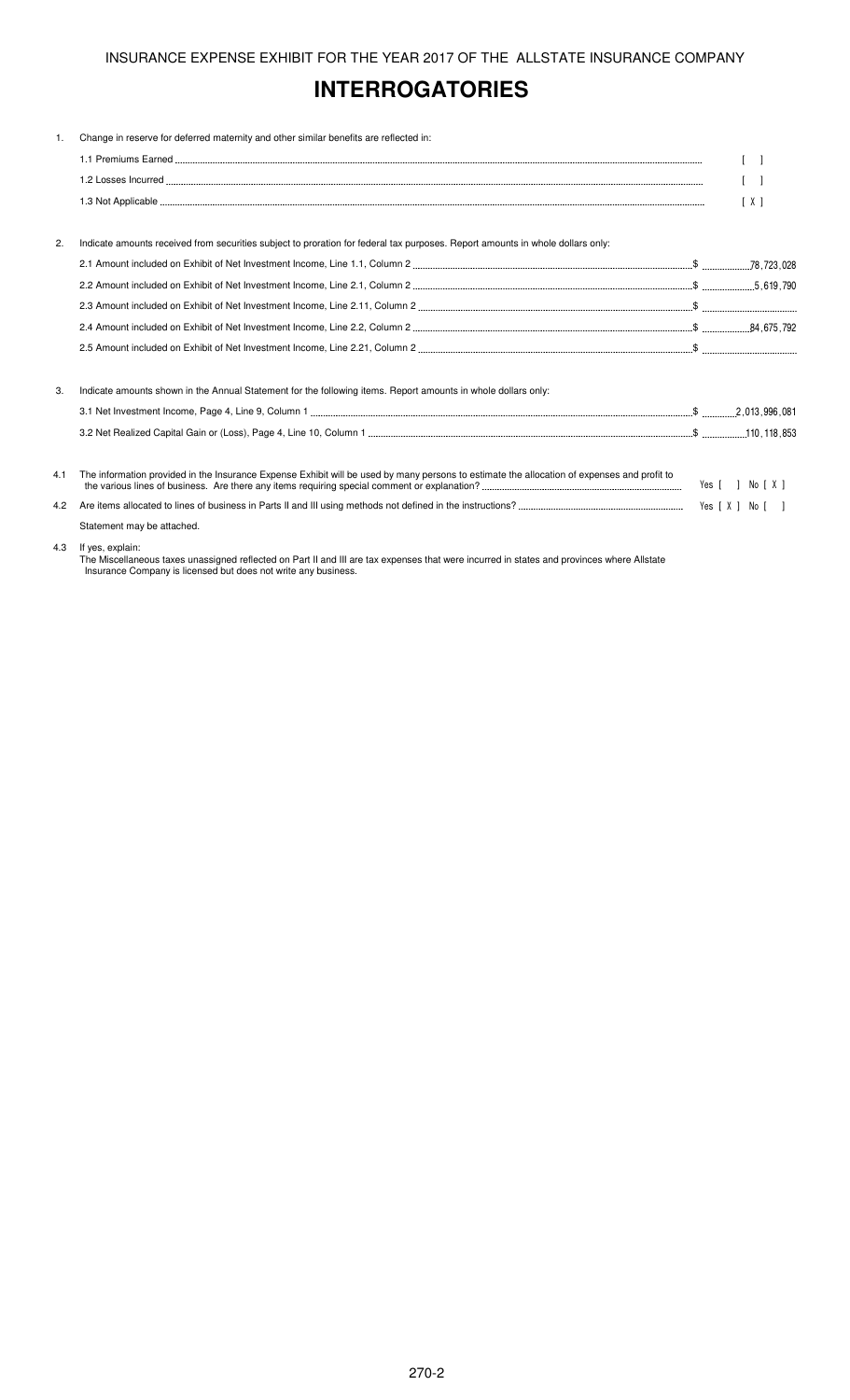# **PART I - ALLOCATION TO EXPENSE GROUPS**

|       |                                                            |                 | (\$000 OMITTED)                                                                                                                                                                                                                                                                                                                                               |                                        |                                                                                                                                                                                                                                                                                                                                                               |                                 |                       |
|-------|------------------------------------------------------------|-----------------|---------------------------------------------------------------------------------------------------------------------------------------------------------------------------------------------------------------------------------------------------------------------------------------------------------------------------------------------------------------|----------------------------------------|---------------------------------------------------------------------------------------------------------------------------------------------------------------------------------------------------------------------------------------------------------------------------------------------------------------------------------------------------------------|---------------------------------|-----------------------|
|       |                                                            | $\mathbf{1}$    |                                                                                                                                                                                                                                                                                                                                                               | <b>Other Underwriting Expenses</b>     |                                                                                                                                                                                                                                                                                                                                                               | 5                               | 6                     |
|       |                                                            |                 | $\overline{2}$<br>Acquisition, Field                                                                                                                                                                                                                                                                                                                          |                                        | $\overline{\mathbf{A}}$                                                                                                                                                                                                                                                                                                                                       |                                 |                       |
|       |                                                            |                 | Supervision and                                                                                                                                                                                                                                                                                                                                               |                                        |                                                                                                                                                                                                                                                                                                                                                               |                                 |                       |
|       |                                                            | Loss Adjustment | Collection                                                                                                                                                                                                                                                                                                                                                    | General                                | Taxes, Licenses                                                                                                                                                                                                                                                                                                                                               | Investment                      |                       |
|       | <b>Operating Expense Classifications</b>                   | Expense         | Expenses                                                                                                                                                                                                                                                                                                                                                      | Expenses                               | and Fees                                                                                                                                                                                                                                                                                                                                                      | Expenses                        | <b>Total Expenses</b> |
| 1.    | Claim adjustment services:                                 |                 |                                                                                                                                                                                                                                                                                                                                                               |                                        |                                                                                                                                                                                                                                                                                                                                                               |                                 |                       |
|       |                                                            |                 |                                                                                                                                                                                                                                                                                                                                                               |                                        |                                                                                                                                                                                                                                                                                                                                                               |                                 |                       |
|       |                                                            |                 |                                                                                                                                                                                                                                                                                                                                                               |                                        |                                                                                                                                                                                                                                                                                                                                                               |                                 |                       |
|       |                                                            |                 |                                                                                                                                                                                                                                                                                                                                                               |                                        |                                                                                                                                                                                                                                                                                                                                                               |                                 |                       |
|       |                                                            |                 | $\mathcal{L} = \{1, 2, \ldots, 2, \ldots, 2, \ldots, 2, \ldots, 2, \ldots, 2, \ldots, 2, \ldots, 2, \ldots, 2, \ldots, 2, \ldots, 2, \ldots, 2, \ldots, 2, \ldots, 2, \ldots, 2, \ldots, 2, \ldots, 2, \ldots, 2, \ldots, 2, \ldots, 2, \ldots, 2, \ldots, 2, \ldots, 2, \ldots, 2, \ldots, 2, \ldots, 2, \ldots, 2, \ldots, 2, \ldots, 2, \ldots, 2, \ldots$ |                                        |                                                                                                                                                                                                                                                                                                                                                               |                                 | 715                   |
|       | 1.4 Net claim adjustment services (Lines                   |                 |                                                                                                                                                                                                                                                                                                                                                               |                                        |                                                                                                                                                                                                                                                                                                                                                               |                                 |                       |
|       |                                                            |                 |                                                                                                                                                                                                                                                                                                                                                               | <br> --------------------------------- |                                                                                                                                                                                                                                                                                                                                                               |                                 |                       |
| 2.    | Commission and brokerage:                                  |                 |                                                                                                                                                                                                                                                                                                                                                               |                                        |                                                                                                                                                                                                                                                                                                                                                               |                                 |                       |
|       |                                                            |                 |                                                                                                                                                                                                                                                                                                                                                               |                                        |                                                                                                                                                                                                                                                                                                                                                               |                                 |                       |
|       | 2.2 Reinsurance assumed excluding                          |                 |                                                                                                                                                                                                                                                                                                                                                               |                                        |                                                                                                                                                                                                                                                                                                                                                               |                                 |                       |
|       |                                                            |                 |                                                                                                                                                                                                                                                                                                                                                               |                                        |                                                                                                                                                                                                                                                                                                                                                               |                                 | .2,040,344            |
|       | 2.3 Reinsurance ceded excluding                            |                 |                                                                                                                                                                                                                                                                                                                                                               |                                        |                                                                                                                                                                                                                                                                                                                                                               |                                 |                       |
|       |                                                            |                 |                                                                                                                                                                                                                                                                                                                                                               |                                        |                                                                                                                                                                                                                                                                                                                                                               |                                 |                       |
|       |                                                            |                 |                                                                                                                                                                                                                                                                                                                                                               |                                        |                                                                                                                                                                                                                                                                                                                                                               |                                 |                       |
|       |                                                            |                 |                                                                                                                                                                                                                                                                                                                                                               |                                        | <br> ---------------------------------                                                                                                                                                                                                                                                                                                                        | $\sim$ 695.360                  |                       |
|       |                                                            |                 |                                                                                                                                                                                                                                                                                                                                                               |                                        |                                                                                                                                                                                                                                                                                                                                                               |                                 |                       |
|       |                                                            |                 |                                                                                                                                                                                                                                                                                                                                                               |                                        | ----------------------------------                                                                                                                                                                                                                                                                                                                            |                                 |                       |
|       |                                                            |                 |                                                                                                                                                                                                                                                                                                                                                               |                                        |                                                                                                                                                                                                                                                                                                                                                               |                                 |                       |
|       | 2.8 Net commission and brokerage (Lines                    |                 |                                                                                                                                                                                                                                                                                                                                                               |                                        |                                                                                                                                                                                                                                                                                                                                                               |                                 |                       |
|       |                                                            |                 |                                                                                                                                                                                                                                                                                                                                                               |                                        |                                                                                                                                                                                                                                                                                                                                                               |                                 |                       |
| 3.    |                                                            |                 |                                                                                                                                                                                                                                                                                                                                                               |                                        |                                                                                                                                                                                                                                                                                                                                                               |                                 |                       |
| 4.    |                                                            |                 |                                                                                                                                                                                                                                                                                                                                                               | (8,356)                                |                                                                                                                                                                                                                                                                                                                                                               |                                 | 691,082               |
| 5.    |                                                            |                 |                                                                                                                                                                                                                                                                                                                                                               | 14,578                                 |                                                                                                                                                                                                                                                                                                                                                               |                                 | 18,481                |
| 6.    |                                                            |                 |                                                                                                                                                                                                                                                                                                                                                               |                                        |                                                                                                                                                                                                                                                                                                                                                               |                                 |                       |
|       |                                                            |                 |                                                                                                                                                                                                                                                                                                                                                               |                                        |                                                                                                                                                                                                                                                                                                                                                               |                                 |                       |
| 7.    |                                                            |                 |                                                                                                                                                                                                                                                                                                                                                               |                                        |                                                                                                                                                                                                                                                                                                                                                               |                                 |                       |
| 8.    | Salary related items:                                      |                 |                                                                                                                                                                                                                                                                                                                                                               |                                        |                                                                                                                                                                                                                                                                                                                                                               |                                 |                       |
|       |                                                            |                 |                                                                                                                                                                                                                                                                                                                                                               |                                        |                                                                                                                                                                                                                                                                                                                                                               | 56,044                          | 2,376,766             |
|       |                                                            |                 |                                                                                                                                                                                                                                                                                                                                                               |                                        |                                                                                                                                                                                                                                                                                                                                                               |                                 | 163,532               |
| 9.    |                                                            |                 | $\frac{137}{273}$                                                                                                                                                                                                                                                                                                                                             | 87.033                                 |                                                                                                                                                                                                                                                                                                                                                               | 7,071                           | 464,270               |
|       |                                                            |                 |                                                                                                                                                                                                                                                                                                                                                               | 1,941                                  |                                                                                                                                                                                                                                                                                                                                                               | 57                              | 6,065                 |
| 10.   |                                                            |                 |                                                                                                                                                                                                                                                                                                                                                               |                                        |                                                                                                                                                                                                                                                                                                                                                               |                                 |                       |
| 11.   |                                                            |                 |                                                                                                                                                                                                                                                                                                                                                               |                                        |                                                                                                                                                                                                                                                                                                                                                               | ------------------------------- |                       |
| 12.   |                                                            |                 | 22.829                                                                                                                                                                                                                                                                                                                                                        | 25,733                                 |                                                                                                                                                                                                                                                                                                                                                               | 855                             | 135,314               |
| 13.   |                                                            |                 |                                                                                                                                                                                                                                                                                                                                                               |                                        |                                                                                                                                                                                                                                                                                                                                                               | (947)                           | 165,885               |
| 14.   |                                                            |                 | 12,224<br>                                                                                                                                                                                                                                                                                                                                                    | 21,912                                 | -------------------------------                                                                                                                                                                                                                                                                                                                               | 542<br>                         | 44,610                |
| 15.   | Cost or depreciation of EDP equipment                      |                 |                                                                                                                                                                                                                                                                                                                                                               |                                        |                                                                                                                                                                                                                                                                                                                                                               |                                 |                       |
|       |                                                            |                 | 55,053                                                                                                                                                                                                                                                                                                                                                        | 130.013                                |                                                                                                                                                                                                                                                                                                                                                               | 2.871<br>.                      | 248.276               |
| 16.   |                                                            |                 | 3.801<br>.                                                                                                                                                                                                                                                                                                                                                    | 15,716                                 | -------------------------------                                                                                                                                                                                                                                                                                                                               | .2.792<br>.                     | 30,267                |
|       |                                                            |                 |                                                                                                                                                                                                                                                                                                                                                               |                                        |                                                                                                                                                                                                                                                                                                                                                               |                                 |                       |
| 17.   | Postage, telephone and telegraph,<br>exchange and express. | .39,543         | 36 , 191                                                                                                                                                                                                                                                                                                                                                      | .86,931                                |                                                                                                                                                                                                                                                                                                                                                               | .575                            | 163,240               |
|       |                                                            |                 | 388                                                                                                                                                                                                                                                                                                                                                           | .<br>.35.957                           |                                                                                                                                                                                                                                                                                                                                                               |                                 |                       |
| 18.   |                                                            |                 |                                                                                                                                                                                                                                                                                                                                                               |                                        |                                                                                                                                                                                                                                                                                                                                                               | .4,738<br>.                     |                       |
| 19.   |                                                            |                 | 1,440,110                                                                                                                                                                                                                                                                                                                                                     | 1,402,644                              | $\mathcal{L} = \{1, 2, \ldots, 2, \ldots, 2, \ldots, 2, \ldots, 2, \ldots, 2, \ldots, 2, \ldots, 2, \ldots, 2, \ldots, 2, \ldots, 2, \ldots, 2, \ldots, 2, \ldots, 2, \ldots, 2, \ldots, 2, \ldots, 2, \ldots, 2, \ldots, 2, \ldots, 2, \ldots, 2, \ldots, 2, \ldots, 2, \ldots, 2, \ldots, 2, \ldots, 2, \ldots, 2, \ldots, 2, \ldots, 2, \ldots, 2, \ldots$ | .77,248<br>.                    | 4,791,677             |
| 20.   | Taxes, licenses and fees:                                  |                 |                                                                                                                                                                                                                                                                                                                                                               |                                        |                                                                                                                                                                                                                                                                                                                                                               |                                 |                       |
|       | 20.1 State and local insurance taxes                       |                 |                                                                                                                                                                                                                                                                                                                                                               |                                        |                                                                                                                                                                                                                                                                                                                                                               |                                 |                       |
|       | deducting guaranty association                             |                 |                                                                                                                                                                                                                                                                                                                                                               |                                        |                                                                                                                                                                                                                                                                                                                                                               |                                 |                       |
|       |                                                            |                 |                                                                                                                                                                                                                                                                                                                                                               |                                        | .685,902                                                                                                                                                                                                                                                                                                                                                      |                                 | 685.902               |
|       |                                                            |                 |                                                                                                                                                                                                                                                                                                                                                               |                                        | .                                                                                                                                                                                                                                                                                                                                                             |                                 |                       |
|       | 20.2 Insurance department licenses and                     |                 |                                                                                                                                                                                                                                                                                                                                                               |                                        | .24,204                                                                                                                                                                                                                                                                                                                                                       |                                 | .24,204               |
|       |                                                            |                 |                                                                                                                                                                                                                                                                                                                                                               |                                        | .                                                                                                                                                                                                                                                                                                                                                             |                                 |                       |
|       | 20.3 Gross guaranty association                            |                 |                                                                                                                                                                                                                                                                                                                                                               |                                        |                                                                                                                                                                                                                                                                                                                                                               |                                 |                       |
|       |                                                            |                 |                                                                                                                                                                                                                                                                                                                                                               |                                        |                                                                                                                                                                                                                                                                                                                                                               |                                 |                       |
|       | 20.4 All other (excluding Federal and                      |                 |                                                                                                                                                                                                                                                                                                                                                               |                                        | .32, 818                                                                                                                                                                                                                                                                                                                                                      |                                 | 32,818                |
|       |                                                            |                 |                                                                                                                                                                                                                                                                                                                                                               |                                        |                                                                                                                                                                                                                                                                                                                                                               |                                 |                       |
|       | 20.5 Total taxes, licenses and fees (Lines                 |                 |                                                                                                                                                                                                                                                                                                                                                               |                                        |                                                                                                                                                                                                                                                                                                                                                               |                                 | 743,694               |
|       |                                                            |                 |                                                                                                                                                                                                                                                                                                                                                               |                                        |                                                                                                                                                                                                                                                                                                                                                               |                                 |                       |
| 21.   |                                                            |                 |                                                                                                                                                                                                                                                                                                                                                               |                                        |                                                                                                                                                                                                                                                                                                                                                               | 32,212                          | 32,212                |
| 22.   |                                                            |                 |                                                                                                                                                                                                                                                                                                                                                               |                                        |                                                                                                                                                                                                                                                                                                                                                               |                                 |                       |
| 23.   |                                                            |                 |                                                                                                                                                                                                                                                                                                                                                               |                                        |                                                                                                                                                                                                                                                                                                                                                               | XX                              | <b>XXX</b>            |
| 24.   | Aggregate write-ins for miscellaneous                      |                 |                                                                                                                                                                                                                                                                                                                                                               |                                        |                                                                                                                                                                                                                                                                                                                                                               |                                 |                       |
|       | operating expenses                                         | 648,999         | 128,496                                                                                                                                                                                                                                                                                                                                                       | 419,434                                |                                                                                                                                                                                                                                                                                                                                                               | 1,995                           | 1, 198, 924           |
| 25.   | TOTAL EXPENSES INCURRED                                    | 3,302,123       | 4,975,960                                                                                                                                                                                                                                                                                                                                                     | 1,822,078                              | 743,694                                                                                                                                                                                                                                                                                                                                                       | 112,453                         | 10,956,308            |
|       |                                                            |                 |                                                                                                                                                                                                                                                                                                                                                               |                                        |                                                                                                                                                                                                                                                                                                                                                               |                                 |                       |
|       | <b>DETAILS OF WRITE-INS</b>                                |                 |                                                                                                                                                                                                                                                                                                                                                               |                                        |                                                                                                                                                                                                                                                                                                                                                               |                                 |                       |
| 2401. |                                                            |                 | 154,891                                                                                                                                                                                                                                                                                                                                                       | 332,852                                |                                                                                                                                                                                                                                                                                                                                                               |                                 | 1, 123,020            |
| 2402. |                                                            |                 |                                                                                                                                                                                                                                                                                                                                                               |                                        |                                                                                                                                                                                                                                                                                                                                                               |                                 | 84,942                |
| 2403. |                                                            |                 |                                                                                                                                                                                                                                                                                                                                                               | .68,820<br>.                           |                                                                                                                                                                                                                                                                                                                                                               |                                 |                       |
| 2498. | Summary of remaining write-ins for Line                    |                 |                                                                                                                                                                                                                                                                                                                                                               |                                        |                                                                                                                                                                                                                                                                                                                                                               |                                 |                       |
|       |                                                            |                 |                                                                                                                                                                                                                                                                                                                                                               |                                        |                                                                                                                                                                                                                                                                                                                                                               |                                 |                       |
| 2499. | Totals (Lines 2401 through 2403 plus                       |                 |                                                                                                                                                                                                                                                                                                                                                               |                                        |                                                                                                                                                                                                                                                                                                                                                               |                                 |                       |
|       | 2498)(Line 24 above)                                       | 648,999         | 128,496                                                                                                                                                                                                                                                                                                                                                       | 419,434                                |                                                                                                                                                                                                                                                                                                                                                               | 1,995                           | 1, 198, 924           |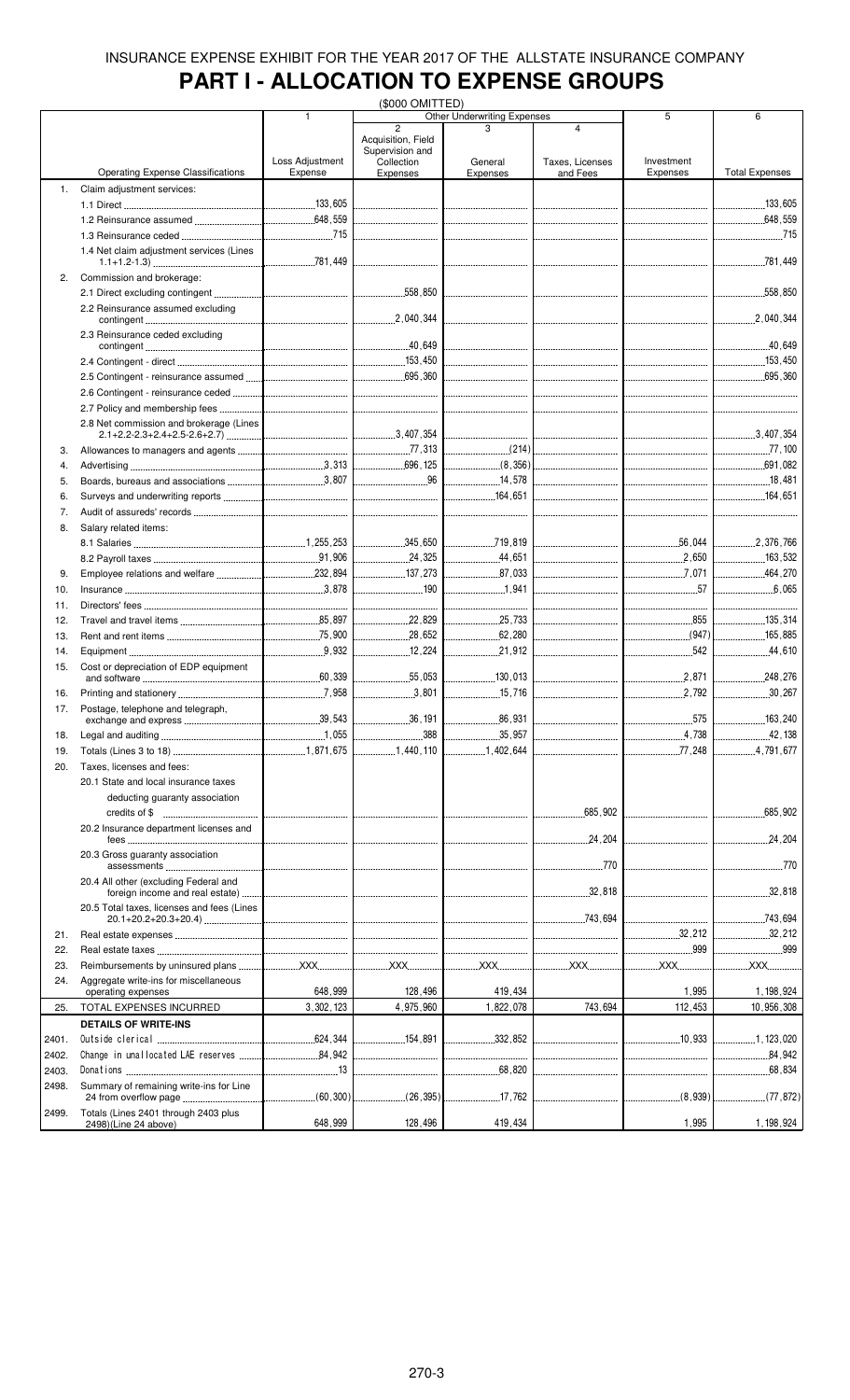## **PART II - ALLOCATION TO LINES OF BUSINESS NET OF REINSURANCE**

PREMIUMS, LOSSES, EXPENSES, RESERVES AND PROFITS AND PERCENTAGES TO PREMIUMS EARNED FOR BUSINESS NET OF REINSURANCE (\$000 OMITTED)

|            |                                                    |                         |                                                                                                                                                                                                                                                                                                                                                                                      |                        |                |                  |               | ∖♥♡♡♡ ♡™" ' ' ' ' ''<br><b>Loss Adjustment Expense</b> |          |                             |         |                          |         |                          |                   |                             |                        |                                |          |                         |       |                  |        |
|------------|----------------------------------------------------|-------------------------|--------------------------------------------------------------------------------------------------------------------------------------------------------------------------------------------------------------------------------------------------------------------------------------------------------------------------------------------------------------------------------------|------------------------|----------------|------------------|---------------|--------------------------------------------------------|----------|-----------------------------|---------|--------------------------|---------|--------------------------|-------------------|-----------------------------|------------------------|--------------------------------|----------|-------------------------|-------|------------------|--------|
|            |                                                    |                         |                                                                                                                                                                                                                                                                                                                                                                                      |                        |                |                  |               |                                                        |          |                             |         |                          |         |                          |                   |                             |                        | <b>Loss Adjustment Expense</b> |          |                         |       |                  |        |
|            |                                                    |                         |                                                                                                                                                                                                                                                                                                                                                                                      |                        |                |                  |               |                                                        |          |                             |         |                          |         |                          |                   |                             |                        |                                |          |                         |       |                  |        |
|            |                                                    | <b>Premiums Written</b> |                                                                                                                                                                                                                                                                                                                                                                                      | <b>Premiums Earned</b> |                | Dividends to     |               |                                                        |          | Defense and Cost            |         |                          |         |                          |                   | Defense and Cost            |                        |                                |          | <b>Unearned Premium</b> |       |                  |        |
|            |                                                    | (Pg. 8, Pt. 1B,         |                                                                                                                                                                                                                                                                                                                                                                                      | (Pg. 6, Pt. 1,         |                | Policyholders    |               | <b>Incurred Loss</b>                                   |          | <b>Containment Expenses</b> |         | Adjusting and Other      |         | <b>Unpaid Losses</b>     |                   | <b>Containment Expenses</b> |                        | Adjusting and Other            |          | Reserves                |       |                  |        |
|            |                                                    | Col. 6)                 |                                                                                                                                                                                                                                                                                                                                                                                      | Col. 4)                |                | (Pq. 4, Line 17) |               | (Pg. 9, Pt. 2, Col. 7)                                 |          | Incurred                    |         | <b>Expenses Incurred</b> |         | (Pg. 10, Pt. 2A, Col. 8) |                   | Unpaid                      |                        | <b>Expenses Unpaid</b>         |          | (Pg. 7, Pt. 1A, Col. 5) |       | Agents' Balances |        |
|            |                                                    |                         | $\overline{2}$                                                                                                                                                                                                                                                                                                                                                                       | -3                     | $\overline{4}$ | 5                | 6             |                                                        | 8        | 9                           | 10      | 11                       | 12      | 13                       | 14                | 15                          | 16                     | 17                             | 18       | 19                      | 20    | 21               | 22     |
|            |                                                    | Amount                  | $\%$                                                                                                                                                                                                                                                                                                                                                                                 | Amount                 | $\%$           | Amount           | $\frac{9}{6}$ | Amount                                                 | $\%$     | Amount                      | %       | Amount                   | $\%$    | Amount                   | $\%$              | Amount                      | $\%$                   | Amount                         | $\%$     | Amount                  | $\%$  | Amount           | $\%$   |
|            | Fire                                               | .36,149                 | XXX.                                                                                                                                                                                                                                                                                                                                                                                 | .30,791                | .100.0         |                  |               | .17.151                                                | .55.7    | .1.039                      | 3.4     | .1,648                   | .5.4    | 11,399                   | .37.0             | .2,068                      | .6.7                   | 772                            | .2.5     | 21, 182                 | 68.8  | .5.751           | .18.7  |
| 2.1        | Allied Lines                                       | .2,092                  | XXX.                                                                                                                                                                                                                                                                                                                                                                                 | 2,127                  | 100.0          |                  |               | .490                                                   | .23.0    | .19                         | .0.9    | (75)                     | (3.5)   | .1.113                   | .52.3             | 64                          | .3.0                   | 780                            | .36.7    | .1.061                  | .49.9 | .333             | .15.7  |
| 2.2        | Multiple Peril Crop                                |                         | $\mathsf{XXX}$                                                                                                                                                                                                                                                                                                                                                                       |                        | 100.0          |                  |               |                                                        |          |                             |         |                          |         |                          |                   |                             |                        |                                |          |                         |       |                  |        |
| 2.3        | Federal Flood                                      |                         | XXX.                                                                                                                                                                                                                                                                                                                                                                                 |                        | 100.0          |                  |               |                                                        |          |                             |         | 11,439                   |         |                          |                   |                             |                        | 15.352                         |          |                         |       | (853)            |        |
| 2.4        | Private Crop.                                      |                         | XXX.                                                                                                                                                                                                                                                                                                                                                                                 |                        | 100.0          |                  |               |                                                        |          |                             |         |                          |         |                          |                   |                             |                        |                                |          |                         |       |                  |        |
|            |                                                    |                         |                                                                                                                                                                                                                                                                                                                                                                                      |                        | .100.0         |                  |               |                                                        |          |                             |         |                          |         |                          |                   |                             |                        |                                |          |                         |       |                  |        |
| 2.5        | Private Flood.                                     |                         | .XXX.                                                                                                                                                                                                                                                                                                                                                                                |                        |                |                  |               |                                                        |          |                             |         |                          |         |                          |                   |                             |                        |                                |          |                         |       |                  |        |
| 3.         | Farmowners Multiple Peril                          |                         | $\mathsf{XXX}$ .                                                                                                                                                                                                                                                                                                                                                                     |                        | .100.0         |                  |               |                                                        |          |                             |         |                          |         |                          |                   |                             |                        |                                |          |                         |       |                  |        |
| 4          | Homeowners Multiple Peril                          | .7.294.964              | .XXX.                                                                                                                                                                                                                                                                                                                                                                                | .7,252,088             | .100.0         |                  |               | .4, 205, 032                                           | .58.0    | .159,471                    | 2.2     | 599.111                  | 8.3     | 1,785,877                | 24.6              | .222,560                    | .3.1                   | .186,904                       | .2.6     | 3,939,329               | .54.3 | 1, 160, 367      | .16.0  |
| 5.1        | Commercial Multiple Peril (Non-                    |                         |                                                                                                                                                                                                                                                                                                                                                                                      |                        |                |                  |               |                                                        |          |                             |         |                          |         |                          |                   |                             |                        |                                |          |                         |       |                  |        |
|            | Liability Portion).                                | 491,927                 | XXX.                                                                                                                                                                                                                                                                                                                                                                                 | .499,223               | .100.0         |                  |               | .296,597                                               | .59.4    | 12,885                      | 2.6     | 46,938                   | .9.4    | 91,333                   | .18.3             | .10,301                     | .2.1                   | .15,938                        | 3.2      | .259,881                | .52.1 | .78,247          | .15.7  |
| 5.2        | Commercial Multiple Peril (Liability               |                         |                                                                                                                                                                                                                                                                                                                                                                                      |                        |                |                  |               |                                                        |          |                             |         |                          |         |                          |                   |                             |                        |                                |          |                         |       |                  |        |
|            | Portion)                                           | 128,258                 | <b>XXX</b>                                                                                                                                                                                                                                                                                                                                                                           | 130,734                | 100.0          |                  |               | 44.605                                                 | .34.1    | .4.646                      | 3.6     | 3.463                    | 2.6     | 177, 223                 | .135.6            | 32,435                      | 24.8                   | .10.094                        | 7.7      | 66.043                  | 50.5  | .20.401          | .15.6  |
| 6.         | Mortgage Guaranty                                  |                         | $\mathsf{XXX}$ .                                                                                                                                                                                                                                                                                                                                                                     |                        | 100.0          |                  |               |                                                        |          |                             |         |                          |         |                          |                   |                             |                        |                                |          |                         |       |                  |        |
| 8          | Ocean Marine                                       | .5.490                  | $\mathsf{XXX}$ .                                                                                                                                                                                                                                                                                                                                                                     | .5.419                 | .100.0         |                  |               | .7,085                                                 | 130.8    | .122                        | 2.2     | .1,409                   | .26.0   | .2,156                   | .39.8             | 129                         | 2.4                    | .173                           | 3.2      | 2,526                   | 46.6  | .873             | .16.1  |
|            | <b>Inland Marine</b>                               | 186,432                 | .XXX.                                                                                                                                                                                                                                                                                                                                                                                | .188, 171              | .100.0         |                  |               | 68,396                                                 | .36.3    | .2.578                      | .1.4    | 15, 162                  | .8.1    | .16,954                  | .9.0              | .1,220                      | 0.6                    | 4,095                          | .2.2     | .92,399                 | .49.1 | .29,661          | .15.8  |
| 10.        | Financial Guaranty.                                |                         | .XXX.                                                                                                                                                                                                                                                                                                                                                                                |                        | .100.0         |                  |               |                                                        |          |                             |         |                          |         |                          |                   |                             |                        |                                |          |                         |       |                  |        |
| 11.        | Medical Professional Liability                     |                         | XXX.                                                                                                                                                                                                                                                                                                                                                                                 |                        | .100.0         |                  |               | .122                                                   |          |                             |         |                          |         | .111                     |                   | .10                         |                        |                                |          |                         |       |                  |        |
| 12.        | Earthquake                                         | .2,650                  | .XXX.                                                                                                                                                                                                                                                                                                                                                                                | .2,803                 | 100.0          |                  |               | .511                                                   | .18.2    | .115                        | .4.1    | .30                      | 1.1     | .138                     | .4.9              | .14                         | .0.5                   | .11                            | .0.4     | .1.387                  | 49.5  | $-422$           | .15.0  |
|            |                                                    |                         | XXX.                                                                                                                                                                                                                                                                                                                                                                                 |                        | 100.0          |                  |               |                                                        |          |                             |         |                          |         |                          |                   |                             |                        |                                |          |                         |       |                  |        |
| 13.        | Group A&H (See Interrogatory 1)                    |                         |                                                                                                                                                                                                                                                                                                                                                                                      |                        | 100.0          |                  |               |                                                        |          |                             |         |                          |         |                          |                   |                             |                        |                                |          |                         |       |                  |        |
| 14.        | Credit A&H                                         |                         | .XXX.                                                                                                                                                                                                                                                                                                                                                                                |                        |                |                  |               |                                                        |          |                             |         |                          |         |                          |                   |                             |                        |                                |          |                         |       |                  |        |
| 15.        | Other A&H (See Interrogatory 1)                    |                         | XXX.                                                                                                                                                                                                                                                                                                                                                                                 |                        | 100.0          |                  |               |                                                        |          |                             |         |                          |         |                          |                   |                             |                        |                                |          |                         |       |                  |        |
| 16.        | Workers' Compensation                              | 125                     | $\mathsf{XXX}$                                                                                                                                                                                                                                                                                                                                                                       | 127                    | 100.0          |                  |               | (1,048)                                                | (825.1)  | .1.118                      | .880.3  | .1,024                   | .806.6  |                          | 67,543 53,191.3   | 3,716                       | 2,926.3                | 4,264                          | 3,358.3  |                         | 0.3   | .20              | 15.7   |
| 17.1       | Other Liability - Occurrence.                      | .315,055                | .XXX.                                                                                                                                                                                                                                                                                                                                                                                | .305,311               | .100.0         |                  |               | .178,796                                               | .58.6    | .18,180                     | .6.0    | .13,106                  | 4.3     | .796,947                 | .261.0            | 77,394                      | .25.3                  | 26,383                         | .8.6     | 160,830                 | .52.7 | .50, 125         | .16.4  |
| 17.2       | Other Liability - Claims-Made                      |                         | XXX.                                                                                                                                                                                                                                                                                                                                                                                 |                        | .100.0         |                  |               |                                                        |          |                             |         |                          |         |                          |                   |                             |                        |                                |          |                         |       |                  |        |
| 17.3       | Excess Workers' Compensation                       |                         | XXX.                                                                                                                                                                                                                                                                                                                                                                                 |                        | 100.0          |                  |               |                                                        |          |                             |         |                          |         |                          |                   |                             |                        |                                |          |                         |       |                  |        |
| 18.        | Products Liability                                 | .654                    | $\overline{X}$ $\overline{X}$ $\overline{X}$ $\overline{X}$ $\overline{X}$                                                                                                                                                                                                                                                                                                           | .737                   | 100.0          |                  |               | .61.697                                                | .8.374.2 | .18.324                     | 2.487.2 | .16,919                  | 2.296.5 |                          | 798.804 108.422.3 |                             | $.154.734$ $.21.002.1$ | 51.698                         | .7.017.0 | .284                    | .38.5 | 104              | .14.1  |
| 19.1, 19.2 | Private Passenger Auto Liability                   | 11,922,132              | XXX.                                                                                                                                                                                                                                                                                                                                                                                 | 11,838,906             | .100.0         |                  |               | .7,005,804                                             | .59.2    | .521,399                    | 4.4     | .1,068,088               | .9.0    | 9.011.927                | .76.1             | .1,945,844                  | .16.4                  | .779, 104                      | .6.6     | .3.144.156              | 26.6  | 1,896,772        | .16.0  |
| 19.3, 19.4 | <b>Commercial Auto Liability</b>                   | 259,813                 | $\mathsf{XXX}$ .                                                                                                                                                                                                                                                                                                                                                                     | .260,211               | 100.0          |                  |               | 165,308                                                | .63.5    | 22,280                      | 8.6     | .21,744                  | .8.4    | .355,888                 | .136.8            | 40,614                      | .15.6                  | .17,346                        | .6.7     | 131,559                 | .50.6 | 41,323           | .15.9  |
|            | Private Passenger Auto Physical                    |                         |                                                                                                                                                                                                                                                                                                                                                                                      |                        |                |                  |               |                                                        |          |                             |         |                          |         |                          |                   |                             |                        |                                |          |                         |       |                  |        |
| 21.1       | Damage                                             | .8,506,328              | XXX.                                                                                                                                                                                                                                                                                                                                                                                 | .8,424,590             | .100.0         |                  |               | 4,745,561                                              | 56.3     | 18,733                      | .0.2    | 709,648                  | .8.4    | .277,905                 | .3.3              | 22,470                      | .0.3                   | 67,467                         | 0.8      | .2,245,168              | .26.7 | 1,353,314        | .16.1  |
|            |                                                    | .85,520                 |                                                                                                                                                                                                                                                                                                                                                                                      | .85.961                | 100.0          |                  |               | .47,639                                                | .55.4    | .292                        | 0.3     | .10,628                  | .12.4   | 3.280                    | 3.8               | .225                        | .0.3                   | .1,887                         | .2.2     | 42,775                  | 49.8  | .13.606          | .15.8  |
| 21.2       | Commercial Auto Physical Damage                    |                         | .XXX.                                                                                                                                                                                                                                                                                                                                                                                |                        |                |                  |               |                                                        |          |                             |         |                          |         |                          |                   |                             |                        |                                |          |                         |       |                  |        |
| 22.        | Aircraft (all perils)                              |                         | XXX.                                                                                                                                                                                                                                                                                                                                                                                 |                        | 100.0          |                  |               | .76                                                    |          | .92                         |         | . . 3                    |         | .2,434                   |                   | 75                          |                        | 24                             |          |                         |       |                  |        |
| 23.        | <b>Fidelity</b>                                    | $\overline{9}$          | XXX.                                                                                                                                                                                                                                                                                                                                                                                 | 11                     | 100.0          |                  |               | 72                                                     | 685.4    | $\overline{2}$              | 18.6    | .19                      | .181.7  | 60                       | .564.3            | $\overline{2}$              | .18.7                  | -8                             | 74.1     |                         | .37.4 |                  | .12.9  |
| 24.        | Surety                                             | $\mathbf{3}$            | $\mathsf{L}$ XXX $\mathsf{L}$                                                                                                                                                                                                                                                                                                                                                        | - 3                    | .100.0         |                  |               | .52                                                    | 1,799.5  | $\overline{2}$              | 60.0    | (1)                      | (34.0)  | .68                      | 2,335.4           | -3                          | 90.4                   |                                | 3.6      |                         | .51.2 |                  | .15.9  |
| 26.        | Burglary and Theft                                 |                         | XXX.                                                                                                                                                                                                                                                                                                                                                                                 |                        | 100.0          |                  |               | 17                                                     |          |                             |         | .10                      |         |                          |                   |                             |                        | - 6                            |          |                         |       |                  |        |
| 27.        | Boiler and Machinery                               |                         | $\mathsf{XXX}$ .                                                                                                                                                                                                                                                                                                                                                                     |                        | .100.0         |                  |               | (76)                                                   |          | .139                        |         | .311                     |         | .1,080                   |                   | .142                        |                        | .223                           |          |                         |       | (13)             |        |
| 28.        | Credit                                             |                         | XXX.                                                                                                                                                                                                                                                                                                                                                                                 |                        | .100.0         |                  |               |                                                        |          |                             |         |                          |         |                          |                   |                             |                        |                                |          |                         |       |                  |        |
| 29.        | International                                      |                         | XXX.                                                                                                                                                                                                                                                                                                                                                                                 |                        | 100.0          |                  |               |                                                        |          |                             |         |                          |         |                          |                   |                             |                        |                                |          |                         |       |                  |        |
| 30.        | Warranty                                           | .3,661                  | .XXX.                                                                                                                                                                                                                                                                                                                                                                                | .578                   | .100.0         |                  |               |                                                        |          |                             |         |                          |         |                          |                   |                             |                        |                                |          | .3.083                  | 533.8 | .582             | .100.8 |
| 31, 32, 33 | Reinsurance - Nonproportional                      |                         |                                                                                                                                                                                                                                                                                                                                                                                      |                        |                |                  |               |                                                        |          |                             |         |                          |         |                          |                   |                             |                        |                                |          |                         |       |                  |        |
|            | Assumed                                            |                         | XXX.                                                                                                                                                                                                                                                                                                                                                                                 |                        | .100.0         |                  |               | (420)                                                  |          |                             |         |                          |         | .2,904                   |                   | .20                         |                        |                                |          |                         |       |                  |        |
| 34.        |                                                    |                         |                                                                                                                                                                                                                                                                                                                                                                                      |                        |                |                  |               |                                                        |          |                             |         |                          |         |                          |                   |                             |                        |                                |          |                         |       |                  |        |
|            | Aggregate write-ins for Other Lines<br>of Business | 10,734                  | <b>XXX</b>                                                                                                                                                                                                                                                                                                                                                                           | 11,016                 | 100.0          |                  |               | <b>9</b>                                               | 0.1      |                             | 0.0     | 46                       | 0.4     | $\overline{2}$           | 0.0               |                             | 0.0                    |                                | 0.0      | 5, 164                  | 46.9  | 1.708            | 15.5   |
|            |                                                    |                         |                                                                                                                                                                                                                                                                                                                                                                                      |                        | 100.0          |                  |               | 16,843,476                                             | 58.0     |                             | 2.7     | 2,520,674                | 8.7     | 13,405,147               | 46.2              | 2,514,040                   | 8.7                    |                                |          |                         | 34.8  | 4,652,744        |        |
| 35.        | TOTAL (Lines 1 through 34)                         | 29, 251, 998            | <b>XXX</b>                                                                                                                                                                                                                                                                                                                                                                           | 29,038,805             |                |                  |               |                                                        |          | 781,449                     |         |                          |         |                          |                   |                             |                        | 1, 182, 529                    | 4.1      | 10, 116, 832            |       |                  | 16.0   |
|            | <b>DETAILS OF WRITE-INS</b>                        |                         |                                                                                                                                                                                                                                                                                                                                                                                      |                        |                |                  |               |                                                        |          |                             |         |                          |         |                          |                   |                             |                        |                                |          |                         |       |                  |        |
| 3401.      | Identity theft                                     | 10.734                  | .XXX.                                                                                                                                                                                                                                                                                                                                                                                | .11.016                | .100.0         |                  |               | Q                                                      | .0.1     |                             | 0.0.    | 46                       | .0.4    |                          | 0.0               |                             | 0.0                    |                                | .0.0     | .5,164                  | .46.9 | .1,708           | .15.5  |
| 3402.      | Miscellaneous taxes unassigned                     |                         | $\overline{X}$ $\overline{X}$ $\overline{X}$ $\overline{X}$ $\overline{X}$ $\overline{X}$ $\overline{X}$ $\overline{X}$ $\overline{X}$ $\overline{X}$ $\overline{X}$ $\overline{X}$ $\overline{X}$ $\overline{X}$ $\overline{X}$ $\overline{X}$ $\overline{X}$ $\overline{X}$ $\overline{X}$ $\overline{X}$ $\overline{X}$ $\overline{X}$ $\overline{X}$ $\overline{X}$ $\overline{$ |                        | 100.0          |                  |               |                                                        |          |                             |         |                          |         |                          |                   |                             |                        |                                |          |                         |       |                  |        |
| 3403.      |                                                    |                         | .XXX.                                                                                                                                                                                                                                                                                                                                                                                |                        |                |                  |               |                                                        |          |                             |         |                          |         |                          |                   |                             |                        |                                |          |                         |       |                  |        |
| 3498.      | Summary of remaining write-ins for                 |                         |                                                                                                                                                                                                                                                                                                                                                                                      |                        |                |                  |               |                                                        |          |                             |         |                          |         |                          |                   |                             |                        |                                |          |                         |       |                  |        |
|            | Line 34 from overflow page                         |                         | XXX.                                                                                                                                                                                                                                                                                                                                                                                 |                        | .100.0         |                  |               |                                                        |          |                             |         |                          |         |                          |                   |                             |                        |                                |          |                         |       |                  |        |
| 3499.      | Totals (Lines 3401 thru 3403 plus                  |                         |                                                                                                                                                                                                                                                                                                                                                                                      |                        |                |                  |               |                                                        |          |                             |         |                          |         |                          |                   |                             |                        |                                |          |                         |       |                  |        |
|            | 3498)(Line 34 above)                               | 10,734                  | <b>XXX</b>                                                                                                                                                                                                                                                                                                                                                                           | 11,016                 | 100.0          |                  |               | $\mathbf{q}$                                           | 0.1      |                             | 0.0     | 46                       | 0.4     | $\overline{2}$           | 0.0               | 1 <sup>1</sup>              | 0.0                    |                                | 0.0      | 5, 164                  | 46.9  | 1,708            | 15.5   |
|            |                                                    |                         |                                                                                                                                                                                                                                                                                                                                                                                      |                        |                |                  |               |                                                        |          |                             |         |                          |         |                          |                   |                             |                        |                                |          |                         |       |                  |        |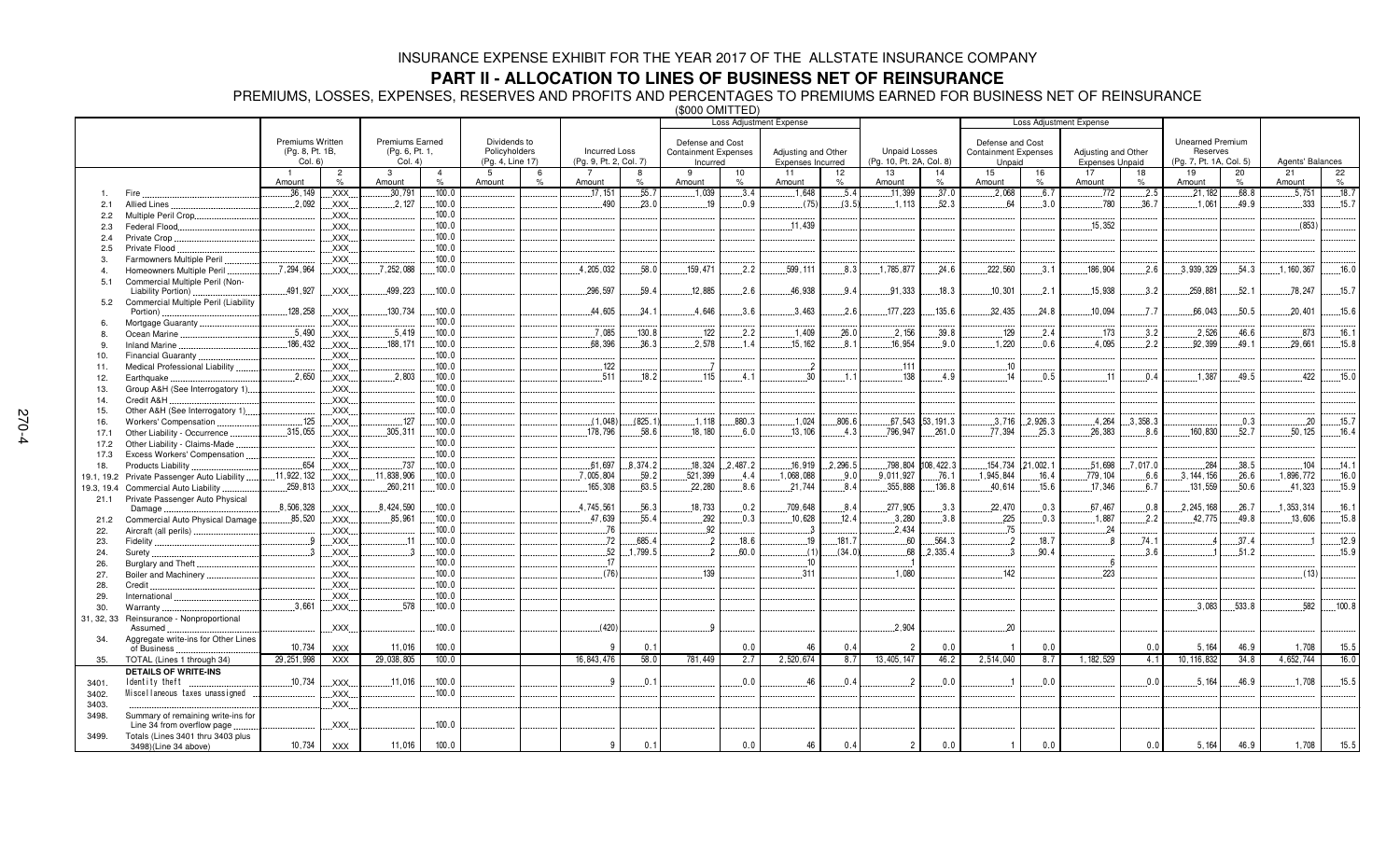**PART II - ALLOCATION TO LINES OF BUSINESS NET OF REINSURANCE (Continued)<br>PREMIUMS LOSSES, EXPENSES, RESERVES AND PROFITS AND PERCENTAGES TO PREMIUMS EARNED FOR BUSINESS NET OF REINSURANCE<br>(\$000 OMITTED)** 

| Other Underwriting Expenses |                                                                  |                               |                |                  |                                                                               |                      |              |                              |               |                                     |                     |                        |                     |                             |                     |                                     |                     |                        |              |                             |                          |
|-----------------------------|------------------------------------------------------------------|-------------------------------|----------------|------------------|-------------------------------------------------------------------------------|----------------------|--------------|------------------------------|---------------|-------------------------------------|---------------------|------------------------|---------------------|-----------------------------|---------------------|-------------------------------------|---------------------|------------------------|--------------|-----------------------------|--------------------------|
|                             |                                                                  |                               |                |                  | Other Acquisitions, Field<br>Taxes, Licenses &<br>Supervision, and Collection |                      |              |                              |               |                                     |                     |                        |                     |                             |                     | Profit or Loss                      |                     |                        |              |                             |                          |
|                             |                                                                  | Commission and Brokerage      |                | Fees Incurred    |                                                                               | Expenses Incurred    |              |                              |               | Other Income Less Other<br>Expenses |                     | Pre-Tax Profit or Loss |                     | Investment Gain<br>on Funds |                     | Excluding<br><b>Investment Gain</b> |                     | <b>Investment Gain</b> |              |                             |                          |
|                             |                                                                  | Expenses Incurred             |                | (IEE Pt. 1, Line |                                                                               | (IEE Pt. 1, Line 25) |              | General Expenses Incurred    |               | (Pg. 4, Line 15                     |                     | Excluding All          |                     | Attributable to Insurance   |                     | Attributable to                     |                     | Attributable to        |              |                             |                          |
|                             |                                                                  | (IEE Pt. 1, Line 2.8, Col. 2) |                | 20.5, Col. 4)    |                                                                               | minus 2.8 Col. 2)    |              | (IEE Pt. 1, Line 25, Col. 3) |               | minus Line 5)                       |                     | Investment Gain        |                     | Transactions                |                     | Capital and Surplus                 |                     | Capital and Surplus    |              | <b>Total Profit or Loss</b> |                          |
|                             |                                                                  | 23<br>Amount                  | 24<br>$\%$     | 25<br>Amount     | 26<br>$\%$                                                                    | 27<br>Amount         | 28<br>$\%$   | 29<br>Amount                 | 30<br>$\%$    | 31<br>Amount                        | 32<br>$\frac{9}{6}$ | 33<br>Amount           | 34<br>$\frac{1}{2}$ | 35<br>Amount                | 36<br>$O_{\Lambda}$ | 37<br>Amount                        | 38<br>$\frac{1}{2}$ | 39<br>Amount           | 40<br>$\%$   | 41<br>Amount                | 42<br>$\%$               |
|                             | Fire                                                             | .4,317                        | .14.0          | 905              | .2.9                                                                          | 589                  | .1.9         | .2,929                       | .9.5          | .72                                 | .0.2                | .2,285                 | .7.4                | .1,320                      | .4.3                | 3,605                               | .11.7               | 1,293                  | .4.2         | 4,898                       | .15.9                    |
| 2.1                         | Allied Lines                                                     | .210                          | .9.9           | .69              | .3.2                                                                          | 109                  | .5.1         | .257                         | .12.1         | 6                                   | .0.3                | .1.054                 | 49.5                | .151                        | 7.1                 | .1,205                              | .56.6               | .107                   | .5.0         | .1.312                      | .61.7                    |
| 2.2                         | Multiple Peril Crop                                              |                               |                |                  |                                                                               |                      |              |                              |               |                                     |                     |                        |                     |                             |                     |                                     |                     |                        |              |                             |                          |
| 2.3                         | Federal Flood.                                                   | (126)                         |                | 518              |                                                                               | (17, 401)            |              | (6.075)                      |               |                                     |                     | 11.644                 |                     | 625                         |                     | 12.269                              |                     | .143                   |              | 12.412                      |                          |
| 2.4.                        | Private Crop.                                                    |                               |                |                  |                                                                               |                      |              |                              |               |                                     |                     |                        |                     |                             |                     |                                     |                     |                        |              |                             |                          |
| 2.5                         | Private Flood                                                    |                               |                |                  |                                                                               |                      |              |                              |               |                                     |                     |                        |                     |                             |                     |                                     |                     |                        |              |                             |                          |
| 3.                          | Farmowners Multiple Peril                                        |                               |                |                  |                                                                               |                      |              |                              |               |                                     |                     |                        |                     |                             |                     |                                     |                     |                        |              |                             |                          |
| 5.1                         | Homeowners Multiple Peril<br>Commercial Multiple Peril (Non-     | .914.085                      | .12.6          | .197,389         | .2.7                                                                          | .372,510             | .5.1         | .347,788                     | .4.8          | 44,928                              | 0.6                 | .501,630               | 6.9                 | .229,761                    | 3.2                 | .731,391                            | .10.1               | .280, 126              | .3.9         | .1,011,518                  | .13.9                    |
|                             | Liability Portion).                                              | .63,079                       | .12.6          | .12,535          | .2.5                                                                          | .33,375              | .6.7         | 40,376                       | .8.1          | .4.376                              | 0.9                 | (2, 185)               | (0.4)               | .13,542                     | .2.7                | .11,357                             | .2.3                | .19,213                | .3.8         | .30,571                     | .6.1                     |
| 5.2                         | Commercial Multiple Peril (Liability                             |                               |                |                  |                                                                               |                      |              |                              |               |                                     |                     |                        |                     |                             |                     |                                     |                     |                        |              |                             |                          |
|                             | Portion).                                                        | .15.062                       | .11.5          | .3,243           | .2.5                                                                          | .8,090               | 6.2          | .10,896                      | .8.3          | .866                                | .0.7                | .41,596                | .31.8               | .15,533                     | .11.9               | .57, 129                            | 43.7                | 8.468                  | 6.5          | 65,597                      | .50.2                    |
| 6                           | Mortgage Guaranty                                                |                               |                |                  |                                                                               |                      |              |                              |               |                                     |                     |                        |                     |                             |                     |                                     |                     |                        |              |                             |                          |
| 8<br>9                      | Ocean Marine.<br>Inland Marine                                   | .709<br>.23.145               | .13.1<br>.12.3 | .128<br>.4,202   | .2.4<br>2.2                                                                   | .409<br>10,945       | .7.5<br>.5.8 | .692<br>.13.952              | .12.8<br>.7.4 | .55<br>813                          | .1.0<br>.0.4        | (5,079)<br>.50,604     | (93.7)<br>.26.9     | .146<br>.3,624              | 2.7<br>.1.9         | (4, 933)<br>54,228                  | (91.0)<br>.28.8     | .206<br>.6.545         | .3.8<br>.3.5 | (4, 727)<br>60,772          | (87.2)<br>.32.3          |
| 10.                         | Financial Guaranty.                                              |                               |                |                  |                                                                               |                      |              |                              |               |                                     |                     |                        |                     |                             |                     |                                     |                     |                        |              |                             |                          |
| 11.                         | Medical Professional Liability                                   |                               |                |                  |                                                                               |                      |              |                              |               |                                     |                     | (131)                  |                     | - 5                         |                     | (126)                               |                     |                        |              | (125)                       |                          |
| 12.                         | Earthquake.                                                      | .340                          | .12.1          | 6 <sup>o</sup>   | .2.2                                                                          | 140                  | 5.0          | 128                          | .4.6          | ່າ                                  | .0.1                | .1.479                 | .52.8               | 47                          | $.1.\overline{7}$   | 1,526                               | .54.4               | 95                     | .3.4         | 1.622                       | .57.8                    |
| 13.                         | Group A&H (See Interrogatory 1)                                  |                               |                |                  |                                                                               |                      |              |                              |               |                                     |                     |                        |                     |                             |                     |                                     |                     |                        |              |                             |                          |
| 14.                         | Credit A&H                                                       |                               |                |                  |                                                                               |                      |              |                              |               |                                     |                     |                        |                     |                             |                     |                                     |                     |                        |              |                             |                          |
| 15.                         | Other A&H (See Interrogatory 1)                                  |                               |                |                  |                                                                               |                      |              |                              |               |                                     |                     |                        |                     |                             |                     |                                     |                     |                        |              |                             |                          |
| 16.                         | Workers' Compensation                                            |                               |                | .19              | .14.9                                                                         |                      |              | .714                         | .562.1        |                                     | (0.2)               | $(1,700)$ .            | (1, 338.9)          | .4,514                      | 3.554.7             | .2,814                              | 2.215.8             | .1,338                 | 1.053.4      |                             | $.4, 151$ 3, 269.2       |
| 17.1<br>17.2                | Other Liability - Occurrence<br>Other Liability - Claims-Made    | .39.974                       | .13.1          | 6.644            | 2.2                                                                           | .19.120              | 6.3          | 22.871                       | .7.5          | .2.953                              | .1.0                | 9.574                  | .3.1                | .56,668                     | 18.6                | 66,242                              | .21.7               | .25,752                | 8.4          | 91.993                      | 30.1                     |
| 17.3                        | Excess Workers' Compensation.                                    |                               |                |                  |                                                                               |                      |              |                              |               |                                     |                     |                        |                     |                             |                     |                                     |                     |                        |              |                             |                          |
| 18.                         | Products Liability.                                              |                               |                |                  |                                                                               |                      |              |                              |               |                                     |                     |                        |                     |                             |                     |                                     |                     |                        |              |                             |                          |
|                             |                                                                  |                               |                |                  |                                                                               |                      |              |                              |               |                                     |                     |                        | 13, 143.1           |                             |                     |                                     |                     |                        |              |                             |                          |
|                             |                                                                  | .63                           | .8.5           | .15              | .2.0                                                                          | .29                  | .3.9         | .124                         | .16.8         | (398)                               | (54.0)              | (96, 832)              |                     | .58,841                     | .7,986.5            | (37, 991)                           | (5, 156.6)          | .17,424                | .2,364.9     |                             | $(20, 568)$ $(2, 791.7)$ |
|                             | 19.1, 19.2 Private Passenger Auto Liability                      | .1,334,426                    | .11.3          | 297.627          | .2.5                                                                          | 658,062              | .5.6         | .767,346                     | .6.5          | 35,279                              | .0.3                | .221,433               | .1.9                | .703,749                    | .5.9                | 925, 182                            | 7.8                 | .497,029               | .4.2         | .1,422,210                  | .12.0                    |
| 19.3, 19.4                  | <b>Commercial Auto Liability</b>                                 | 27.913                        | .10.7          | .8.381           | 3.2                                                                           | 10.874               | .4.2         | 27.093                       | .10.4         | (484)                               | (0.2)               | (23, 867)              | (9.2)               | .27,386                     | 10.5                | .3.519                              | .1.4                | .15.621                | 6.0          | .19.140                     | 1.7.4                    |
| 21.1                        | Private Passenger Auto Physical<br>Damage                        | .973,325                      | .11.6          | .209,083         | .2.5                                                                          | 467,421              | .5.5         | 582.446                      | 6.9           | 33,495                              | 0.4                 | .751,869               | 8.9                 | 40,610                      | 0.5                 | 792,479                             | 9.4                 | .218,359               | 2.6          | .1,010,838                  | .12.0                    |
| 21.2                        | Commercial Auto Physical Damage.                                 | 9.216                         | .10.7          | 2.198            | 2.6                                                                           | 3.610                | 4.2          | 9.425                        | .11.0         | (52)                                | (0.1)               | 2.900                  | .3.4                | 1.469                       | .1.7                | .4,368                              | .5.1                | 2.903                  | 3.4          | 7.271                       | .8.5                     |
| 22.                         | Aircraft (all perils)                                            |                               |                |                  |                                                                               |                      |              |                              |               |                                     |                     | (171)                  |                     | .152                        |                     | (19)                                |                     | .45                    |              | .26                         |                          |
| 23.                         | Fidelity                                                         |                               | 8.3            |                  | 1.7                                                                           |                      | .3.7         | $\overline{2}$               | .21.4         |                                     | (0.1)               | (87)                   | (820.8)             | $\mathcal{P}$               | .20.5               | (85)                                | (800.3)             |                        | 9.1          | (84)                        | (791.2)                  |
| 24.                         | Surety                                                           |                               |                |                  |                                                                               |                      |              |                              |               |                                     |                     | (50)                   | 1.725.6             |                             | 143.6               | (46)                                | 1.581.9             |                        | 44.5         |                             | $(45)$ $(1,537.4)$       |
| 26.                         | Burglary and Theft                                               |                               |                |                  |                                                                               |                      |              |                              |               |                                     |                     | (27)                   |                     |                             |                     | (26)                                |                     |                        |              | (26)                        |                          |
| 27.                         | Boiler and Machinery                                             | .345                          |                | .105             |                                                                               | .167                 |              | 622                          |               | (3)                                 |                     | (1,614)                |                     | .81                         |                     | (1, 533)                            |                     | .23                    |              | (1, 510)                    |                          |
| 28.<br>29.                  | Credit<br>International                                          | (12)                          |                |                  |                                                                               |                      |              |                              |               | (2)                                 |                     |                        |                     |                             |                     |                                     |                     |                        |              |                             |                          |
| 30.                         | Warranty                                                         |                               | .0.0           |                  | 0.0                                                                           |                      |              |                              |               |                                     |                     | 578                    | 100.0               | .73                         | 12.6                | 651                                 | 112.6               | 37                     | 6.3          | 687                         | .118.9                   |
| 31, 32, 33                  | Reinsurance - Nonproportional                                    |                               |                |                  |                                                                               |                      |              |                              |               |                                     |                     |                        |                     |                             |                     |                                     |                     |                        |              |                             |                          |
|                             | Assumed                                                          |                               |                |                  |                                                                               |                      |              |                              |               |                                     |                     | 411                    |                     | 188                         |                     | 599                                 |                     | 56                     |              | 655                         |                          |
| 34.                         | Aggregate write-ins for Other Lines                              | 1,282                         | 11.6           | 564              | 5.1                                                                           | 558                  | 5.1          | 493                          | 4.5           | 74                                  | 0.7                 | 8.139                  | 73.9                | 130                         | 1.2                 | 8.269                               | 75.1                | 358                    | 3.2          | 8.627                       | 78.3                     |
| 35.                         | of Business<br>TOTAL (Lines 1 through 34)                        | 3,407,354                     | 11.7           | 743,694          | 2.6                                                                           | 1,568,606            | 5.4          | 1,822,078                    | 6.3           | 121,981                             | 0.4                 | 1,473,455              | 5.1                 | 1, 158, 621                 | 4.0                 | 2,632,075                           | 9.1                 | 1,095,143              | 3.8          | 3,727,219                   | 12.8                     |
|                             | <b>DETAILS OF WRITE-INS</b>                                      |                               |                |                  |                                                                               |                      |              |                              |               |                                     |                     |                        |                     |                             |                     |                                     |                     |                        |              |                             |                          |
| 3401.                       | Identity theft                                                   | .1.282                        | .11.6          | .269             | .2.4                                                                          | .558                 | .5.1         | .493                         | .4.5          | 74                                  | .0.7                | .8,435                 | .76.6               | .130                        | .1.2                | 8,565                               | .77.8               | .358                   | 3.2          | .8,923                      | .81.0                    |
| 3402.                       | Miscellaneous taxes unassigned                                   |                               |                | .296             |                                                                               |                      |              |                              |               |                                     |                     | (296)                  |                     |                             |                     | (296)                               |                     |                        |              | (296)                       |                          |
| 3403.                       |                                                                  |                               |                |                  |                                                                               |                      |              |                              |               |                                     |                     |                        |                     |                             |                     |                                     |                     |                        |              |                             |                          |
| 3498.                       | Summary of remaining write-ins for<br>Line 34 from overflow page |                               |                |                  |                                                                               |                      |              |                              |               |                                     |                     |                        |                     |                             |                     |                                     |                     |                        |              |                             |                          |
| 3499.                       | Totals (Lines 3401 thru 3403 plus                                |                               |                |                  |                                                                               |                      |              |                              |               |                                     |                     |                        |                     |                             |                     |                                     |                     |                        |              |                             |                          |
|                             | 3498)(Line 34 above)                                             | 1,282                         | 11.6           | 564              | 5.1                                                                           | 558                  | 5.1          | 493                          | 4.5           | 74                                  | 0.7                 | 8,139                  | 73.9                | 130                         | 1.2                 | 8,269                               | 75.1                | 358                    | 3.2          | 8,627                       | 78.3                     |

NOTE: THE ALLOCATION OF INVESTMENT INCOME FROM CAPITAL AND SURPLUS BY LINE OF BUSINESS MAY NOT ACCURATELY REFLECT THE PROFITABILITY OF A PARTICULAR LINE FOR USE IN THE RATE MAKING PROCESS.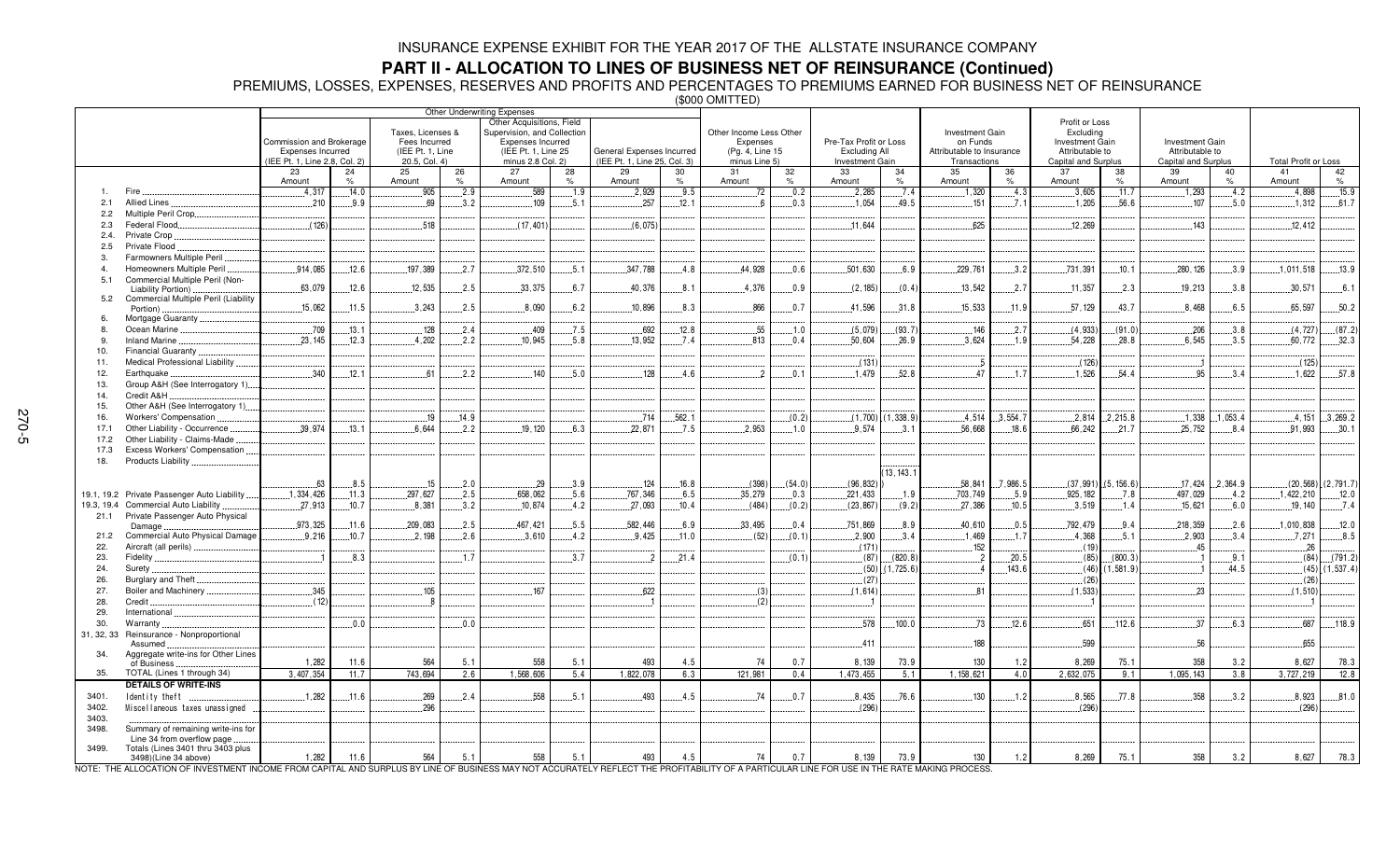## **PART III - ALLOCATION TO LINES OF DIRECT BUSINESS WRITTEN**

PREMIUMS, LOSSES, EXPENSES, RESERVES AND PROFITS, AND PERCENTAGES TO PREMIUMS EARNED FOR DIRECT BUSINESS WRITTEN (\$000 OMITTED)

|            |                                                           |                        |                     |                          |        |               |               |                           |           | Loss Adjustment Expense     |            |                     |                  |                           | <b>Loss Adjustment Expense</b> |                             |           |                        |            |                         |            |                  |         |
|------------|-----------------------------------------------------------|------------------------|---------------------|--------------------------|--------|---------------|---------------|---------------------------|-----------|-----------------------------|------------|---------------------|------------------|---------------------------|--------------------------------|-----------------------------|-----------|------------------------|------------|-------------------------|------------|------------------|---------|
|            |                                                           |                        |                     |                          |        | Dividends     |               | Defense and Cost          |           |                             |            |                     | Defense and Cost |                           |                                |                             |           |                        |            |                         |            |                  |         |
|            |                                                           | Premiums Written       |                     | <b>Premiums Earned</b>   |        | to            |               | <b>Incurred Loss</b>      |           | <b>Containment Expenses</b> |            | Adjusting and Other |                  | <b>Unpaid Losses</b>      |                                | <b>Containment Expenses</b> |           | Adjusting and Other    |            | <b>Unearned Premium</b> |            |                  |         |
|            |                                                           | Pg. 8, Pt. 1B, Col. 1) |                     | Sch. T, Line 59, Col. 3) |        | Policyholders |               | (Sch. T, Line 59, Col. 6) |           | Incurred<br>9               |            | Expenses Incurred   |                  | (Sch. T, Line 59, Col. 7) |                                | Unpaid                      |           | <b>Expenses Unpaid</b> |            | Reserves                |            | Agents' Balances |         |
|            |                                                           | Amount                 | $\overline{2}$<br>% | 3<br>Amount              | $\%$   | 5<br>Amount   | $\frac{9}{6}$ | Amount                    | $\%$      | Amount                      | 10<br>$\%$ | 11<br>Amount        | 12<br>%          | 13<br>Amount              | 14<br>$\%$                     | 15<br>Amount                | 16<br>%   | 17<br>Amount           | 18<br>$\%$ | 19<br>Amount            | 20<br>$\%$ | 21<br>Amount     | 22<br>% |
|            | Fire                                                      | .898                   | XXX.                | .925                     | .100.0 |               |               | .1.017                    | .110.0    | 22                          | 2.4        | .73                 | .7.9             | .91                       | .9.8                           | $\cdot$ 2                   | .0.2      | .273                   | .29.6      | .453                    | .49.0      | (60)             | (6.5)   |
| 2.1        | <b>Allied Lines</b>                                       | 2,123                  | XXX.                | .2.158                   | .100.0 |               |               | .441                      | 20.4      |                             | .0.3       | (73)                | (3.4)            | .609                      | .28.2                          | .17                         | 0.8       | .765                   | .35.4      | .1,060                  | .49.1      | (142)            | (6.6)   |
| 2.2        | Multiple Peril Crop.                                      |                        | XXX.                |                          | 100.0  |               |               |                           |           |                             |            |                     |                  |                           |                                |                             |           |                        |            |                         |            |                  |         |
| 2.3        | Federal Flood                                             | .251.945               | XXX.                | 253.090                  | 100.0  |               |               | 1, 112, 745               | 439.7     |                             |            | 76.318              | 30.2             | 86.583                    | 34.2                           |                             |           | 15.352                 | 6.1        | 159.542                 | 63.0       | (16, 813)        | (6.6)   |
| 2.4        | Private Crop                                              |                        | XXX                 |                          | .100.0 |               |               |                           |           |                             |            |                     |                  |                           |                                |                             |           |                        |            |                         |            |                  |         |
| 2.5        | Private Flood                                             |                        | <b>XXX</b>          |                          | 100.0  |               |               |                           |           |                             |            |                     |                  |                           |                                |                             |           |                        |            |                         |            |                  |         |
| 3.         | Farmowners Multiple Peril                                 |                        | XXX.                |                          | .100.0 |               |               |                           |           |                             |            |                     |                  |                           |                                |                             |           |                        |            |                         |            |                  |         |
|            | Homeowners Multiple Peril                                 | .2,001,981             | XXX.                | .2,055,864               | 100.0  |               |               | 1.245.851                 | 60.6      | 57.534                      | .2.8       | 175.404             | 8.5              | 742.097                   | .36.1                          | 100.634                     | 4.9       | .107.854               | .5.2       | 1.034.096               | .50.3      | (133.595)        | (6.5)   |
| 5.1        | Commercial Multiple Peril (Non-                           |                        |                     |                          |        |               |               |                           |           |                             |            |                     |                  |                           |                                |                             |           |                        |            |                         |            |                  |         |
|            | Liability Portion)                                        | 174.169                | <b>XXX</b>          | 180,814                  | 100.0  |               |               | 109.316                   | 60.5      | .5.671                      | 3.1        | 21.342              | 11.8             | 54.606                    | 30.2                           | 5.229                       | .2.9      | 11,368                 | 6.3        | 87.786                  | 48.6       | (11, 623)        | (6.4)   |
| 5.2        | Commercial Multiple Peril (Liability                      |                        |                     |                          |        |               |               |                           |           |                             |            |                     |                  |                           |                                |                             |           |                        |            |                         |            |                  |         |
|            | Portion)                                                  | .49,091                | XXX.                | .51,416                  | .100.0 |               |               | .30,979                   | 60.3      | .7.498                      | .14.6      | .3.248              | 6.3              | 132.825                   | 258.3                          | 25.403                      | 49.4      | 9.512                  | .18.5      | .24.604                 | 47.9       | (3,276)          | (6.4)   |
| 6.         | Mortgage Guaranty                                         |                        | XXX                 |                          | 100.0  |               |               |                           |           |                             |            |                     |                  |                           |                                |                             |           |                        |            |                         |            |                  |         |
| 8.         | Ocean Marine                                              | 503                    | XXX.                | 533                      | 100.0  |               |               | .580                      | 108.8     |                             | .1.4       | 139                 | 26.0             | 113                       | 21.3                           | $\overline{4}$              | 0.8       | .18                    | 3.3        | 223                     | 41.8       | (34)             | (6.3)   |
| 9.         | <b>Inland Marine</b>                                      | .53,176                | XXX                 | 54,974                   | .100.0 |               |               | 17,322                    | 31.5      | .690                        | .1.3       | .5.644              | 10.3             | 4.430                     | .8.1                           | 227                         | 0.4       | 2,742                  | .5.0       | .26,035                 | 47.4       | (3, 548)         | (6.5)   |
| 10.        | Financial Guaranty                                        |                        | XXX.                |                          | .100.0 |               |               |                           |           |                             |            |                     |                  |                           |                                |                             |           |                        |            |                         |            |                  |         |
| 11.        | Medical Professional Liability.                           |                        | XXX.                |                          | .100.0 |               |               |                           |           |                             |            | 2                   |                  |                           |                                |                             |           |                        |            |                         |            |                  |         |
| 12.        | Earthquake                                                | .1,087                 | XXX.                | 1.131                    | .100.0 |               |               | 26                        | 2.3       | .21                         | .1.9       | <b>Q</b>            | 0.8              | 14                        | .1.2                           |                             | 0.1       | - 6                    | 0.5        | .570                    | 50.4       | (73)             | (6.4)   |
| 13.        | Group A&H (See Interrogatory 1)                           |                        | XXX.                |                          | .100.0 |               |               |                           |           |                             |            |                     |                  |                           |                                |                             |           |                        |            |                         |            |                  |         |
| 14.        | Credit A&H                                                |                        | XXX.                |                          | .100.0 |               |               |                           |           |                             |            |                     |                  |                           |                                |                             |           |                        |            |                         |            |                  |         |
| 15.        | Other A&H (See Interrogatory 1)                           |                        | XXX.                |                          | .100.0 |               |               |                           |           |                             |            |                     |                  |                           |                                |                             |           |                        |            |                         |            |                  |         |
| 16.        | Workers' Compensation                                     | .77                    | XXX.                | 77                       | 100.0  |               |               | (2, 955)                  | (3.861.4) | .873                        | .1,141.0   | .835                | 1.090.4          | 35,422                    | 46.280.5                       | 2.169                       | 2.833.5   | .3.386                 | .4.423.6   |                         |            | (5)              | (6.7)   |
| 17.1       | Other Liability - Occurrence                              | 83,451                 | XXX.                | 82,813                   | .100.0 |               |               | 55,780                    | 67.4      | 2,186                       | .2.6       | .6,666              | 8.0              | 407,888                   | .492.5                         | 49,680                      | .60.0     | .18,529                | .22.4      | 41,799                  | 50.5       | (5, 569)         | (6.7)   |
| 17.2       | Other Liability - Claims-Made                             |                        | XXX.                |                          | 100.0  |               |               |                           |           |                             |            |                     |                  |                           |                                |                             |           |                        |            |                         |            |                  |         |
| 17.3       | Excess Workers' Compensation.                             |                        | XXX.                |                          | .100.0 |               |               |                           |           |                             |            |                     |                  |                           |                                |                             |           |                        |            |                         |            |                  |         |
| 18.        | Products Liability.                                       | .619                   | XXX.                | .702                     | 100.0  |               |               | 62.587                    | 8.916.9   | .9.493                      | 1.352.6    | .20.227             | .2.881.9         | 645.777                   | 92,006.1                       | .215.251                    | .30.667.6 | .39,056                | .5.564.4   | .284                    | .40.4      | (41)             | (5.9)   |
|            | 19.1, 19.2 Private Passenger Auto Liability.              | .1,619,240             | XXX.                | .1,652,288               | .100.0 |               |               | .1, 175, 508              | .71.1     | 28,452                      | .1.7       | 195,313             | .11.8            | 4,829,256                 | .292.3                         | .668,892                    | .40.5     | .407,809               | .24.7      | .407, 825               | .24.7      | (108, 054)       | (6.5)   |
| 19.3, 19.4 | Commercial Auto Liability                                 | .232,954               | XXX.                | .234,049                 | .100.0 |               |               | .143,556                  | .61.3     | .18,878                     | .8.1       | 18,932              | 8.1              | .319,935                  | .136.7                         | .35, 195                    | .15.0     | .15,842                | .6.8       | 117,461                 | .50.2      | (15, 545)        | (6.6)   |
| 21.1       | Private Passenger Auto Physical                           |                        |                     |                          |        |               |               |                           |           |                             |            |                     |                  |                           |                                |                             |           |                        |            |                         |            |                  |         |
|            | Damage                                                    | .1,445,812             | XXX.                | .1,457,569               | .100.0 |               |               | .543,047                  | 37.3      | .1,864                      | .0.1       | 100.132             | 6.9              | 36.596                    | .2.5                           | .2.411                      | .0.2      | 25,846                 | .1.8       | .361,293                | .24.8      | (96, 481)        | (6.6)   |
| 21.2       | Commercial Auto Physical Damage.                          | 73,338                 | XXX.                | .73,233                  | .100.0 |               |               | .38,710                   | 52.9      | .266                        | .0.4       | .9.135              | .12.5            | .2,718                    | 3.7                            | .196                        | .0.3      | .1.654                 | .2.3       | .36,805                 | .50.3      | (4, 894)         | (6.7)   |
| 22.        | Aircraft (all perils)                                     |                        | XXX.                |                          | 100.0  |               |               |                           |           |                             |            |                     |                  |                           |                                |                             |           |                        |            |                         |            |                  |         |
| 23.        | Fidelity                                                  | -9                     | XXX.                | .11                      | .100.0 |               |               | .72                       | 686.1     |                             | .18.6      | .19                 | .181.7           | .60                       | .564.3                         | $\cdot$                     | .18.7     | -8                     | .74.1      |                         | .37.4      | (1)              | (5.4)   |
| 24.        | Surety.                                                   |                        | XXX.                |                          | .100.0 |               |               |                           |           |                             | 34.1       | (1)                 | (34.1)           | 68                        | 2.344.9                        | -3                          | 90.7      |                        | 3.7        |                         | .51.4      |                  | (6.7)   |
| 26.        | Burglary and Theft                                        |                        | XXX                 |                          | 100.0  |               |               | 17                        |           |                             |            | .10                 |                  |                           |                                |                             |           | 6                      |            |                         |            |                  |         |
| 27.        | Boiler and Machinery                                      | 3.949                  | XXX                 | .3.942                   | .100.0 |               |               | 1.448                     | .36.7     | 139                         | 3.5        | 311                 | 7.9              | 1.403                     | 35.6                           | 142                         | 3.6       | 223                    | 5.7        | 2.006                   | 50.9       | (264)            | (6.7)   |
| 28.        | Credit                                                    |                        | <b>XXX</b>          |                          | .100.0 |               |               |                           |           |                             |            |                     |                  |                           |                                |                             |           |                        |            |                         |            |                  |         |
| 29.        | International                                             |                        | XXX.                |                          | .100.0 |               |               |                           |           |                             |            |                     |                  |                           |                                |                             |           |                        |            |                         |            |                  |         |
| 30.        | Warranty                                                  |                        | XXX.                |                          | .100.0 |               |               |                           |           |                             |            |                     |                  |                           |                                |                             |           |                        |            |                         |            |                  |         |
| 34.        | Aggregate write-ins for Other Lines                       |                        |                     | 2.160                    | 100.0  |               |               |                           | 0.0       |                             | 0.0        | 15                  | 0.7              |                           | 0.0                            |                             | 0.0       |                        | 0.0        | 1,032                   | 47.8       | (139)            | (6.4)   |
|            | of Business                                               | 2,076                  | <b>XXX</b>          |                          | 100.0  |               |               | 4.536.047                 |           |                             |            | 633,699             |                  |                           |                                |                             | 18.1      |                        | 10.8       |                         |            |                  |         |
| 35.        | TOTAL (Lines 1 through 34)                                | 5,996,500              | <b>XXX</b>          | 6, 107, 751              |        |               |               |                           | 74.3      | 133,605                     | 2.2        |                     | 10.4             | 7,300,491                 | 119.5                          | 1, 105, 458                 |           | 660,248                |            | 2,302,879               | 37.7       | (400, 155)       | (6.6)   |
|            | <b>DETAILS OF WRITE-INS</b>                               |                        |                     |                          |        |               |               |                           |           |                             |            |                     |                  |                           |                                |                             |           |                        |            |                         |            |                  |         |
| 3401.      | Identity theft                                            | .2,076                 | XXX.                | .2,160                   | .100.0 |               |               |                           | 0.0       |                             | 0.0        | .15                 | 0.7              |                           | .0.0                           |                             | 0.0       |                        | 0.0        | .1,032                  | .47.8      | (139)            | (6.4)   |
| 3402.      | Miscellaneous taxes unassigned                            |                        | XXX.                |                          | .100.0 |               |               |                           |           |                             |            |                     |                  |                           |                                |                             |           |                        |            |                         |            |                  |         |
| 3403.      |                                                           |                        | XXX.                |                          |        |               |               |                           |           |                             |            |                     |                  |                           |                                |                             |           |                        |            |                         |            |                  |         |
| 3498.      | Summary of remaining write-ins for                        |                        | XXX.                |                          | .100.0 |               |               |                           |           |                             |            |                     |                  |                           |                                |                             |           |                        |            |                         |            |                  |         |
|            | Line 34 from overflow page                                |                        |                     |                          |        |               |               |                           |           |                             |            |                     |                  |                           |                                |                             |           |                        |            |                         |            |                  |         |
| 3499.      | Totals (Lines 3401 thru 3403 plus<br>3498)(Line 34 above) | 2,076                  | <b>XXX</b>          | 2,160                    | 100.0  |               |               |                           | 0.0       |                             | 0.0        | 15                  | 0.7              |                           | 0.0                            |                             | 0.0       |                        | 0.0        | 1,032                   | 47.8       | (139)            | (6.4)   |
|            |                                                           |                        |                     |                          |        |               |               |                           |           |                             |            |                     |                  |                           |                                |                             |           |                        |            |                         |            |                  |         |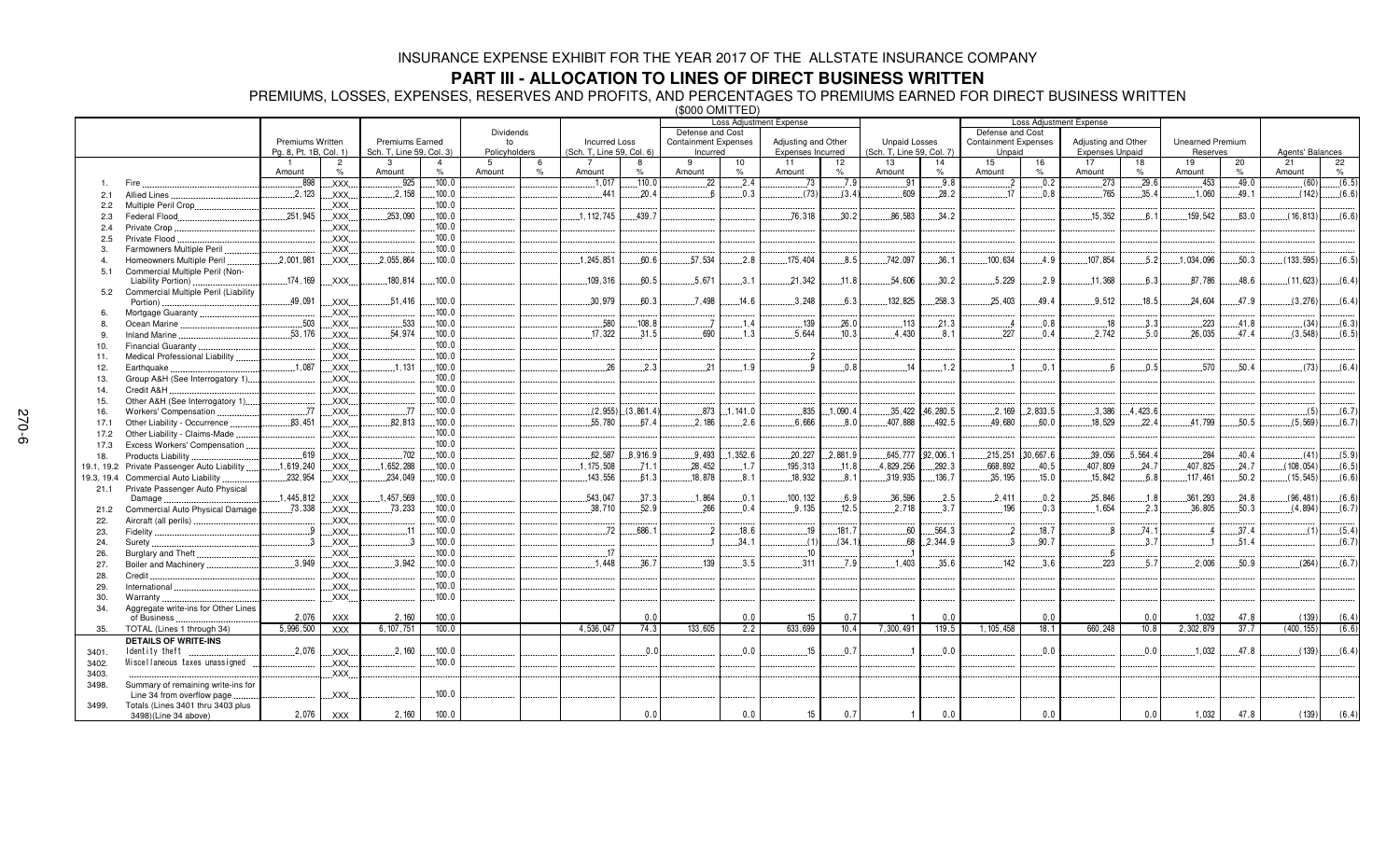**PART III - ALLOCATION TO LINES OF DIRECT BUSINESS WRITTEN (Continued)<br>PREMIUMS, LOSSES, EXPENSES, RESERVES AND PROFITS, AND PERCENTAGES TO PREMIUMS EARNED FOR DIRECT BUSINESS WRITTEN<br>(\$000 OMITTED)** 

|                |                                                                |                          |       |                   | (שטטע) ∪ועור | Other Underwriting Expenses |      |                           |       |                   |        |                                 |                         |  |
|----------------|----------------------------------------------------------------|--------------------------|-------|-------------------|--------------|-----------------------------|------|---------------------------|-------|-------------------|--------|---------------------------------|-------------------------|--|
|                |                                                                |                          |       |                   |              | Other Acquisitions, Field   |      |                           |       |                   |        |                                 |                         |  |
|                |                                                                | Commission and Brokerage |       | Taxes, Licenses & |              | Supervision, and Collection |      |                           |       | Other Income Less |        | Pre-Tax Profit or Loss          |                         |  |
|                |                                                                | Expenses Incurred        |       | Fees Incurred     |              | Expenses Incurred           |      | General Expenses Incurred |       | Other Expenses    |        | <b>Excluding All Investment</b> |                         |  |
|                |                                                                | $\overline{23}$          | 24    | 25                | 26           | $\overline{27}$             | 28   | $\overline{29}$           | 30    | $\overline{31}$   | 32     | 33                              | 34                      |  |
|                |                                                                | Amount                   | %     | Amount            | %            | Amount                      | $\%$ | Amount                    | %     | Amount            | %      | Amount                          | $\%$                    |  |
| $\mathbf{1}$ . | Fire.                                                          | 108                      | 11.7  | 37                | 4.0          | 64                          | 6.9  | .91                       | 9.8   | 9                 | .1.0   | (478)                           | (51.7)                  |  |
| 2.1            | Allied Lines.                                                  | .233                     | .10.8 | .68               | .3.1         | .109                        | .5.0 | .257                      | .11.9 | 6                 | .0.3   | .1,124                          | .52.1                   |  |
| 2.2            |                                                                |                          |       |                   |              |                             |      |                           |       |                   |        |                                 |                         |  |
| 2.3            | Federal Flood                                                  | .38,508                  | .15.2 | .7.488            | 3.0          | 5                           | 0.0  | .11,197                   | .4.4  |                   | 0.0    | (993, 171)                      | (392.4)                 |  |
| 2.4            | Private Crop                                                   |                          |       |                   |              |                             |      |                           |       |                   |        |                                 |                         |  |
| 2.5            | Private Flood.                                                 |                          |       |                   |              |                             |      |                           |       |                   |        |                                 |                         |  |
| 3.             | Farmowners Multiple Peril                                      |                          |       |                   |              |                             |      |                           |       |                   |        |                                 |                         |  |
| 4              | Homeowners Multiple Peril                                      | .235,407                 | .11.5 | .51,719           | 2.5          | .109,456                    | 5.3  | 84,318                    | .4.1  | .20.170           | .1.0   | .116,345                        | .5.7                    |  |
| 5.1            |                                                                | .19,689                  | .10.9 | .4,535            | .2.5         | 10,322                      | .5.7 | .19,671                   | .10.9 | .1.212            | .0.7   | (8,520)                         | (4.7)                   |  |
| 5.2            | Commercial Multiple Peril (Liability Portion)                  | 5.474                    | 10.6  | 1.284             | .2.5         | .2,450                      | .4.8 | .5,921                    | .11.5 | 247               | 0.5    | (5, 191)                        | (10.1)                  |  |
| 6.             |                                                                |                          |       |                   |              |                             |      |                           |       |                   |        |                                 |                         |  |
| 8.             |                                                                | 66                       | .12.4 | .10               | .1.8         | $-44$                       | .8.2 | .47                       | .8.8  | 88                | .1.5   | (351)                           | (65.9)                  |  |
| 9.             |                                                                | 6.366                    | 11.6  | 1.253             | 2.3          | 3.342                       | 6.1  | 3.399                     | 6.2   | .317              | 0.6    | 17.275                          | .31.4                   |  |
| 10.            |                                                                |                          |       |                   |              |                             |      |                           |       |                   |        |                                 |                         |  |
| 11.            |                                                                |                          |       |                   |              |                             |      |                           |       |                   |        | (2)                             |                         |  |
| 12.            | Earthquake                                                     | .132                     | .11.7 | .25               | 2.2          | 61                          | .5.4 | 38                        | .3.4  | $\overline{1}$    | 0.1    | 819                             | .72.5                   |  |
| 13.            |                                                                |                          |       |                   |              |                             |      |                           |       |                   |        |                                 |                         |  |
| 14.            | Credit A&H                                                     |                          |       |                   |              |                             |      |                           |       |                   |        |                                 |                         |  |
| 15.            |                                                                |                          |       |                   |              |                             |      |                           |       |                   |        |                                 |                         |  |
| 16.            |                                                                |                          |       |                   | 1.3          |                             |      | .714                      | 932.5 |                   | (0.3)  | .609                            | .795.9                  |  |
| 17.1           |                                                                | .10.123                  | .12.2 | .1,871            | .2.3         | .5,371                      | .6.5 | 5.783                     | .7.0  | .939              | 1.1    | (4,029)                         | (4.9)                   |  |
| 17.2           | Other Liability - Claims-Made                                  |                          |       |                   |              |                             |      |                           |       |                   |        |                                 |                         |  |
| 17.3           |                                                                |                          |       |                   |              |                             |      |                           |       |                   |        |                                 |                         |  |
| 18.            | Products Liability                                             | .71                      | .10.1 | .15               | .2.1         | .29                         | .4.1 | .124                      | .17.7 | (398)             | (56.7) |                                 | $(92, 241)$ (13, 142.0) |  |
|                |                                                                | 192,944                  | .11.7 | 51,530            | 3.1          | 106,539                     | 6.4  | 84.976                    | .5.1  | .16.926           | .1.0   | (166.048)                       | (10.0)                  |  |
| 19.3, 19.4     | Commercial Auto Liability                                      | .24,626                  | .10.5 | 6,782             | .2.9         | 9,612                       | .4.1 | 24,316                    | .10.4 | (464)             | (0.2)  | (13, 118)                       | (5.6)                   |  |
| 21.1           |                                                                | 170.079                  | .11.7 | .43,440           | 3.0          | .83,452                     | .5.7 | .92,006                   | .6.3  | 19.115            | 1.3    | .442,664                        | .30.4                   |  |
| 21.2           | Commercial Auto Physical Damage                                | .7,821                   | 10.7  | .1.946            | .2.7         | 3,076                       | 4.2  | 8.284                     | .11.3 | (42)              | (0.1)  | .3,952                          | .5.4                    |  |
| 22.            |                                                                |                          |       |                   |              |                             |      |                           |       |                   |        |                                 |                         |  |
| 23.            |                                                                | $\overline{1}$           | 9.1   |                   | 1.7          |                             | 3.7  | $\overline{2}$            | 21.4  |                   | (0.1)  | (87)                            | (822.3)                 |  |
| 24.            |                                                                |                          |       |                   |              |                             |      |                           |       |                   |        | $\cdot$ 3                       | .100.0                  |  |
| 26.            |                                                                |                          |       |                   |              |                             |      |                           |       |                   |        | (27)                            |                         |  |
| 27.            |                                                                | .410                     | 10.4  | .105              | .2.7         | .167                        | .4.2 | 622                       | .15.8 | (3)               | (0.1)  | .738                            | .18.7                   |  |
| 28.            | Credit.                                                        |                          |       |                   |              |                             |      |                           |       |                   |        |                                 |                         |  |
| 29.            | International                                                  |                          |       |                   |              |                             |      |                           |       |                   |        |                                 |                         |  |
| 30.            | Warranty                                                       |                          |       |                   |              |                             |      |                           |       |                   |        |                                 |                         |  |
| 34.            | Aggregate write-ins for Other Lines of Business                | 240                      | 11.1  | 61                | 2.8          | 116                         | 5.4  | 100                       | 4.6   | 25                | 1.2    | 1.653                           | 76.5                    |  |
| 35.            | TOTAL (Lines 1 through 34)                                     | 712,299                  | 11.7  | 172, 171          | 2.8          | 334,214                     | 5.5  | 341,866                   | 5.6   | 58,069            | 1.0    | (698, 081)                      | (11.4)                  |  |
|                | <b>DETAILS OF WRITE-INS</b>                                    |                          |       |                   |              |                             |      |                           |       |                   |        |                                 |                         |  |
| 3401.          | Identity theft                                                 | .240<br>.                | .11.1 | .51               | 2.4          | $.116$                      | 5.4  | 100                       | 4.6   | 25                | .1.2   | 1,663                           | .77.0                   |  |
| 3402.          |                                                                |                          |       | 10                |              |                             |      |                           |       |                   |        | (10)                            |                         |  |
| 3403.          |                                                                |                          |       |                   |              |                             |      |                           |       |                   |        |                                 |                         |  |
| 3498.          | Summary of remaining write-ins for Line 34 from overflow page. |                          |       |                   |              |                             |      |                           |       |                   |        |                                 |                         |  |
| 3499.          | Totals (Lines 3401 thru 3403 plus 3498)(Line 34 above)         | 240                      | 11.1  | 61                | 2.8          | 116                         | 5.4  | 100                       | 4.6   | 25                | 1.2    | 1,653                           | 76.5                    |  |
|                |                                                                |                          |       |                   |              |                             |      |                           |       |                   |        |                                 |                         |  |